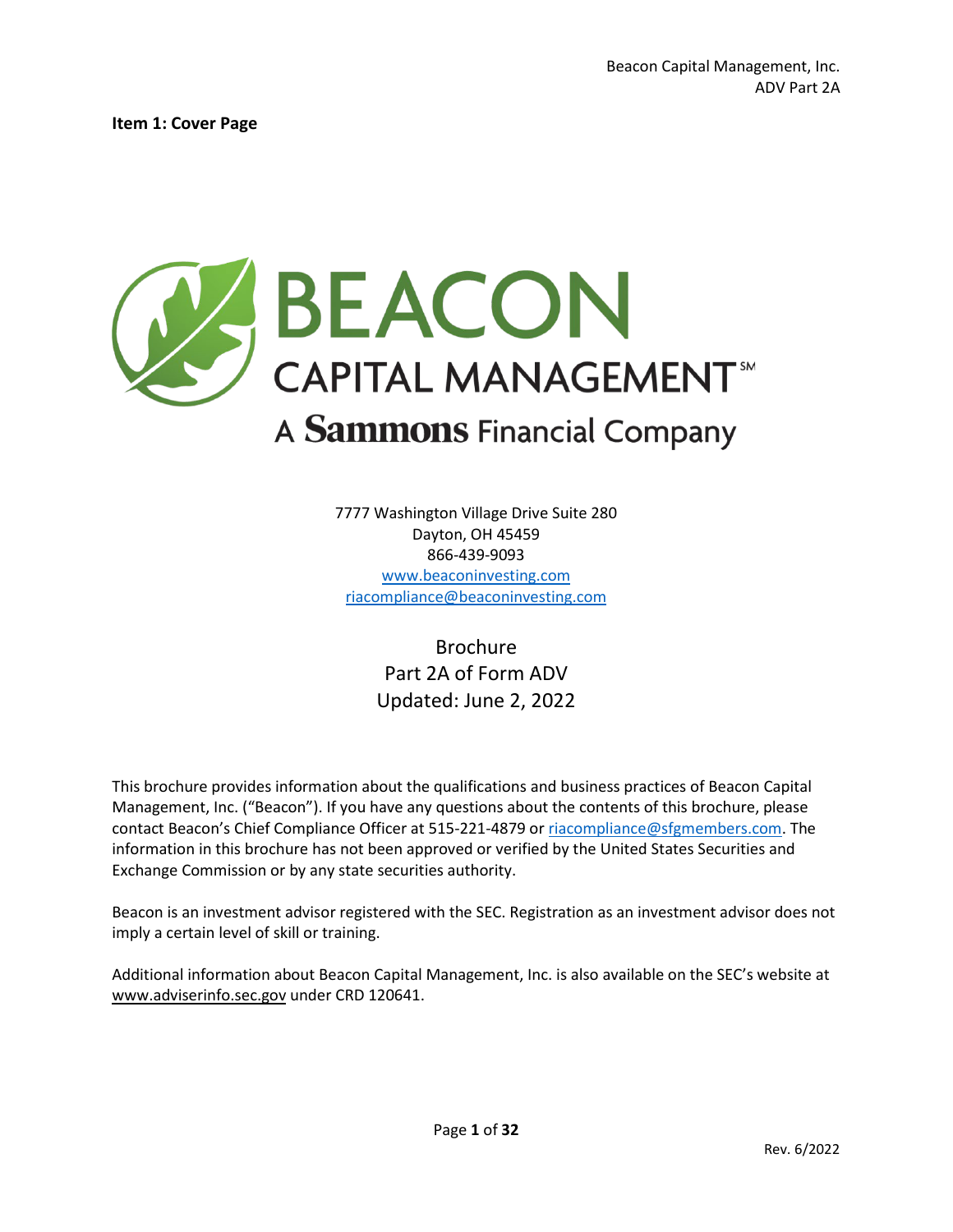### **Item 2: Material Changes**

The material changes in this brochure from the last annual client brochure, updating amendment filed by Beacon Capital Management, Inc., are described below. Material changes relate to Beacon Capital Management, Inc.'s policies, practices or conflicts of interest.

- Emily Damman has replaced Brett Lee Agnew as the Chief Compliance Officer of Beacon Capital Management, Inc.
- Beacon Capital Management, Inc. no longer offers Pension Consulting services.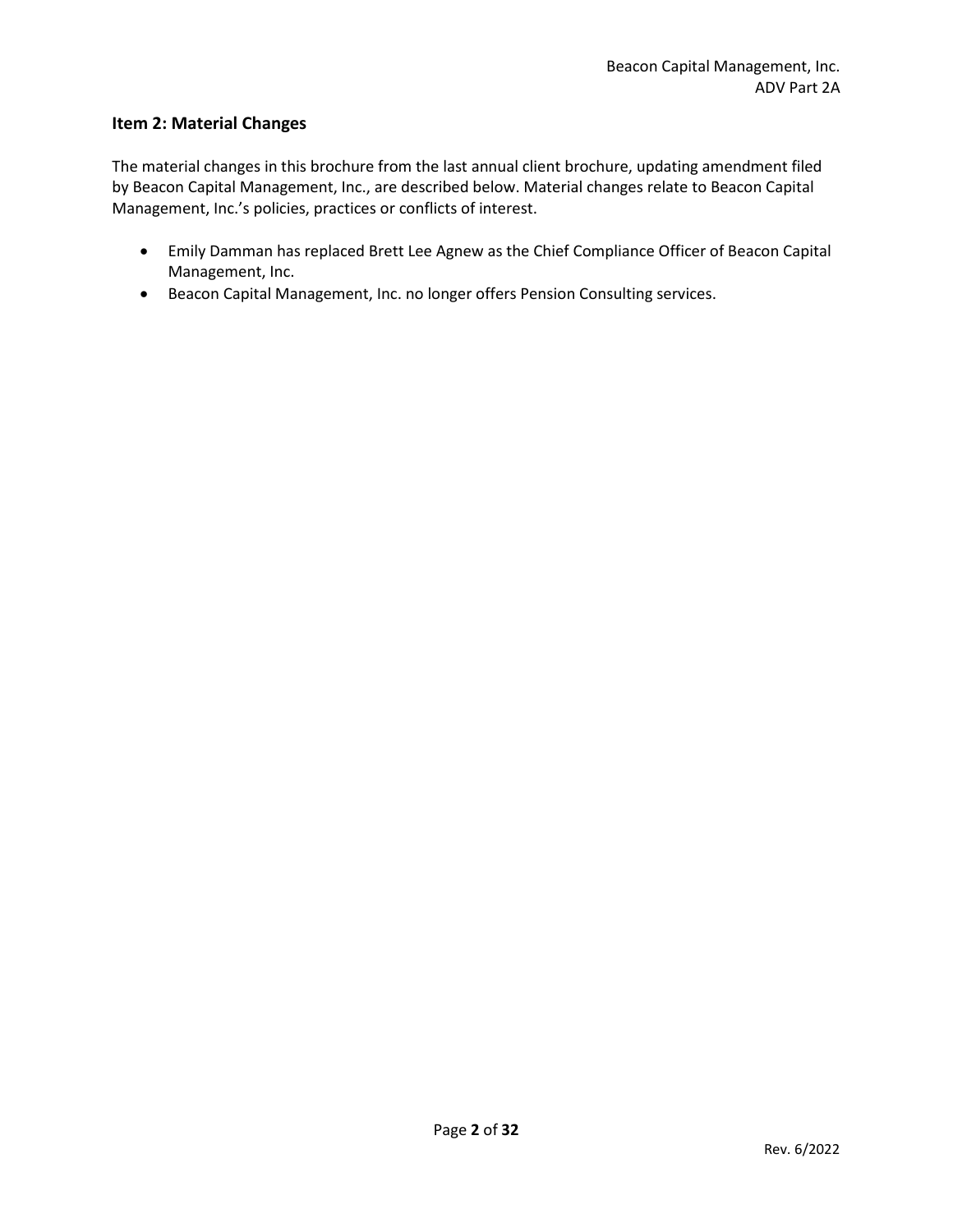# <span id="page-2-0"></span>Item 3: Table of Contents

| Item 11: Code of Ethics, Participation or Interest in Client Transactions and Personal Trading 23 |  |
|---------------------------------------------------------------------------------------------------|--|
|                                                                                                   |  |
|                                                                                                   |  |
|                                                                                                   |  |
|                                                                                                   |  |
|                                                                                                   |  |
|                                                                                                   |  |
|                                                                                                   |  |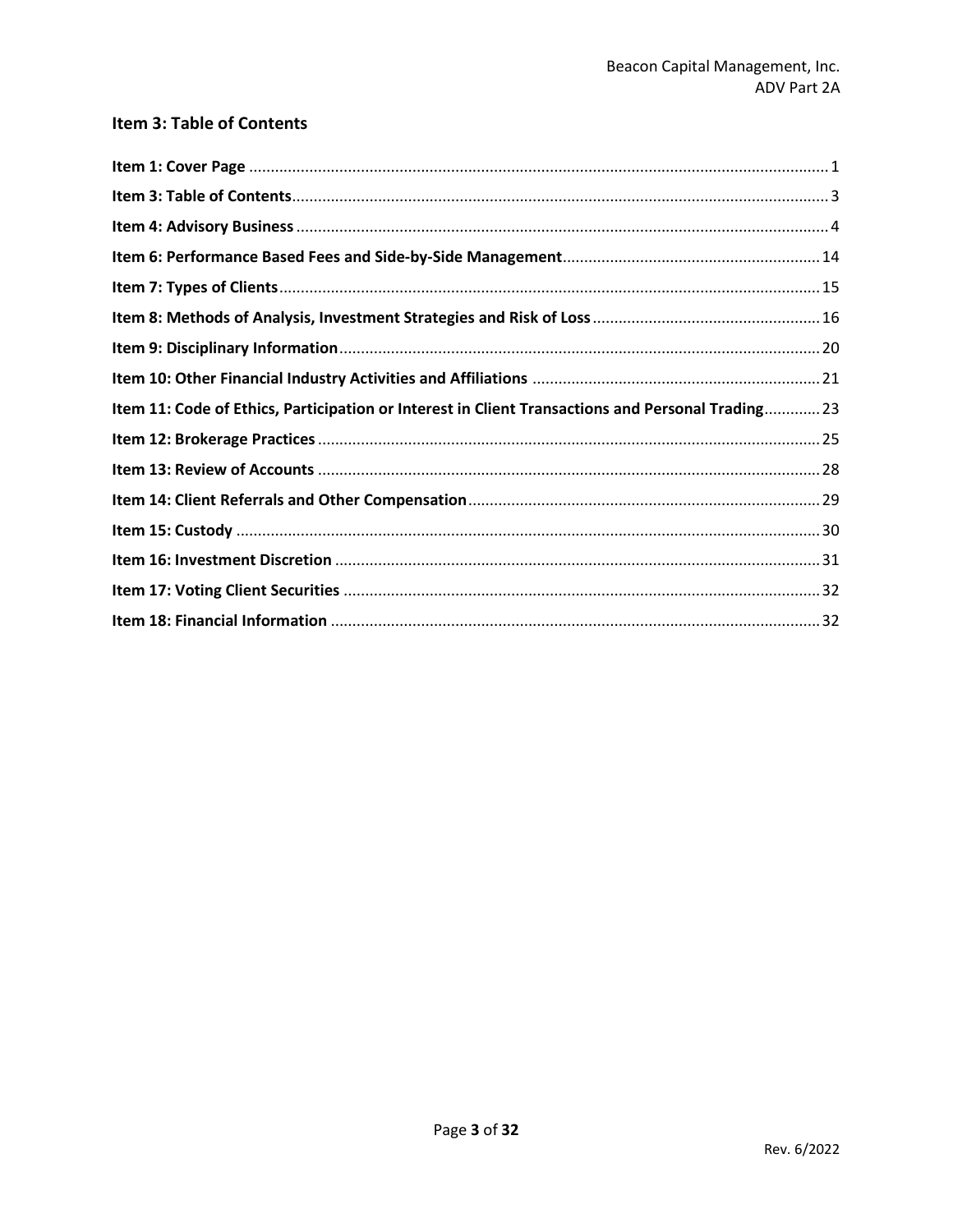#### <span id="page-3-0"></span>**Item 4: Advisory Business**

#### **A. Description of the Advisory Firm**

*Describe your advisory firm, including how long you have been in business. Identify your principal owner(s).*

Beacon Capital Management, Inc. ("Beacon") is an Ohio S-Corporation formed on July 1, 2000. Beacon is an SEC registered investment advisor. It is a direct subsidiary of Sammons Financial Group ("SFG").

#### **B. Types of Advisory Services**

*Describe the types of advisory services you offer. If you hold yourself out as specializing in a particular type of advisory service, such as financial planning, quantitative analysis, or market timing, explain the nature of that service in greater detail. If you provide investment advice only with respect to limited types of investments, explain the type of investment advice you offer, and disclose that your advice is limited to those types of investments.*

Beacon offers the following services to advisory clients:

#### 1. **Investment Supervisory Services**

Beacon offers ongoing portfolio management services based on the individual goals, objectives, time horizon, and risk tolerance of each client. Beacon creates an Investment Management Planning Questionnaire for each client, which outlines the client's current situation (income, tax levels, and risk tolerance levels) and then constructs a plan to aid in the selection of a portfolio that matches each client's specific situation. Investment Supervisory Services include, but are not limited to, the following:

- Investment strategy
- Personal investment policy
- Asset allocation
- Asset selection
- Risk tolerance
- Regular portfolio monitoring

Beacon evaluates the current investments of each client with respect to their risk tolerance levels and time horizon. Beacon will request discretionary authority via an Investment Advisory Agreement from client in order to select securities and execute transactions without permission from the client prior to each transaction. Risk tolerance levels are documented in the Investment Management Planning Questionnaire, which is given to each client.

#### 2. **Investment Advisory Services**

Beacon provides Investment Advisory Services to clients who are introduced to Beacon through investment advisor representatives who represent registered investment advisors and broker dealers ("Firm").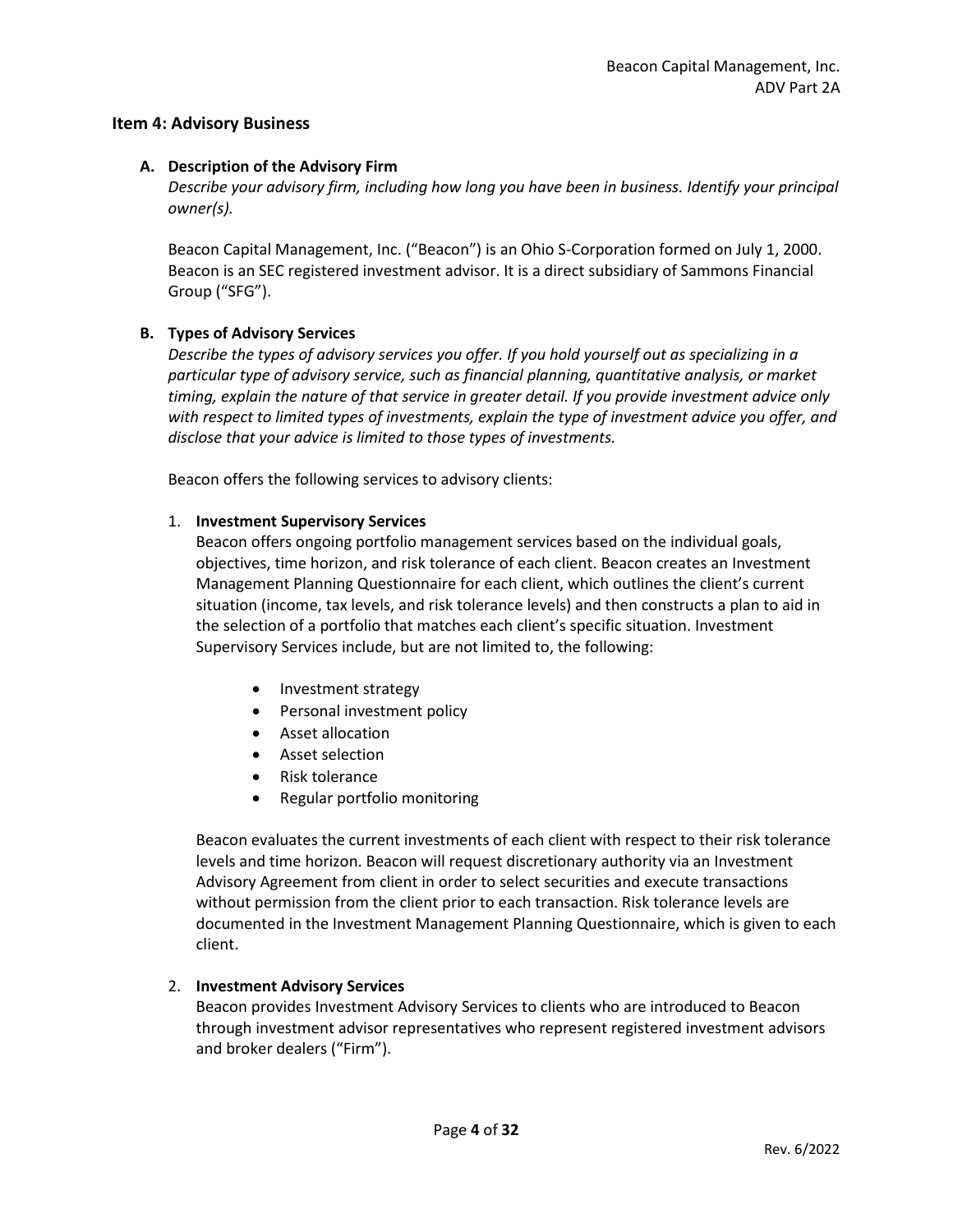Investment Advisory Services for a client require the Firm, through its representatives, to introduce and assist clients in establishing a relationship with Beacon. The Firm maintains responsibility for assisting the client in understanding and determining the most appropriate services and strategies provided by Beacon; communicating with clients to answer client inquiries, update client information, and acquire suitability information; providing documents, including Beacon's ADV, to clients as required under federal or state law and regulation; and provide suitability and model updates to Beacon as necessary.

Once the Firm and its representatives have worked with client to determine the most appropriate portfolio strategy to be used for the client account, Beacon will manage the client account continuously based upon the strategy's goals and objectives.

As Beacon manages the client account, the client account's actual stock-to-bond ratio will deviate around the target stock-to-bond ratio of the model portfolio. Although the client account's target stock-to-bond ratio will be maintained, Beacon may change the specific mutual funds, Exchanged Traded Funds ("ETFs") or other investments being used in the client account at Beacon's discretion.

Beacon provides four model portfolios, each of which has conservative, balanced, and aggressive strategies within it. The descriptions of the model portfolios below are not meant to be comprehensive, but rather provide a brief overview of Beacon's strategies.

#### **a.Beacon Vantage 1.0 Portfolio Strategies**

The Beacon Vantage 1.0 Portfolio strategies utilize an asset-class diversification strategy emphasizing small company stocks and value stocks. These portfolios tend to invest in small company and value mutual fund equity products diversified across domestic, international and emerging markets. On the fixed income side, the 1.0 Portfolios seek to apply equal weight to intermediate government and inflation protected investment products.

The Beacon Vantage 1.0 Portfolios utilize a risk optimization process that manages volatility with a strict risk budget for each portfolio. During periods when small company and value stocks have high volatility, the portfolio's allocation is shifted to a heavier fixed income investment to stay within the risk budget. The same but opposite principle is applied when small company and value stocks have relatively low volatility.

The Beacon Vantage 1.0 Portfolios service typically invests in 5-12 different mutual funds purchased at Net Asset Value ("NAV"). Front-end sales loads are avoided with this service.

The minimum account size for the Beacon Vantage 1.0 Portfolio strategies is typically \$25,000.

#### **b.Beacon Vantage 2.0 Portfolio Strategies**

The Beacon Vantage 2.0 Portfolio strategies utilize an asset-class diversification strategy, using ETFs focused on distinct sectors as the primary investment vehicle. The Beacon Vantage 2.0 Portfolios are highly diversified across all domestic market sectors and are constructed using three primary portfolios comprised of stocks, bonds and cash. For stocks,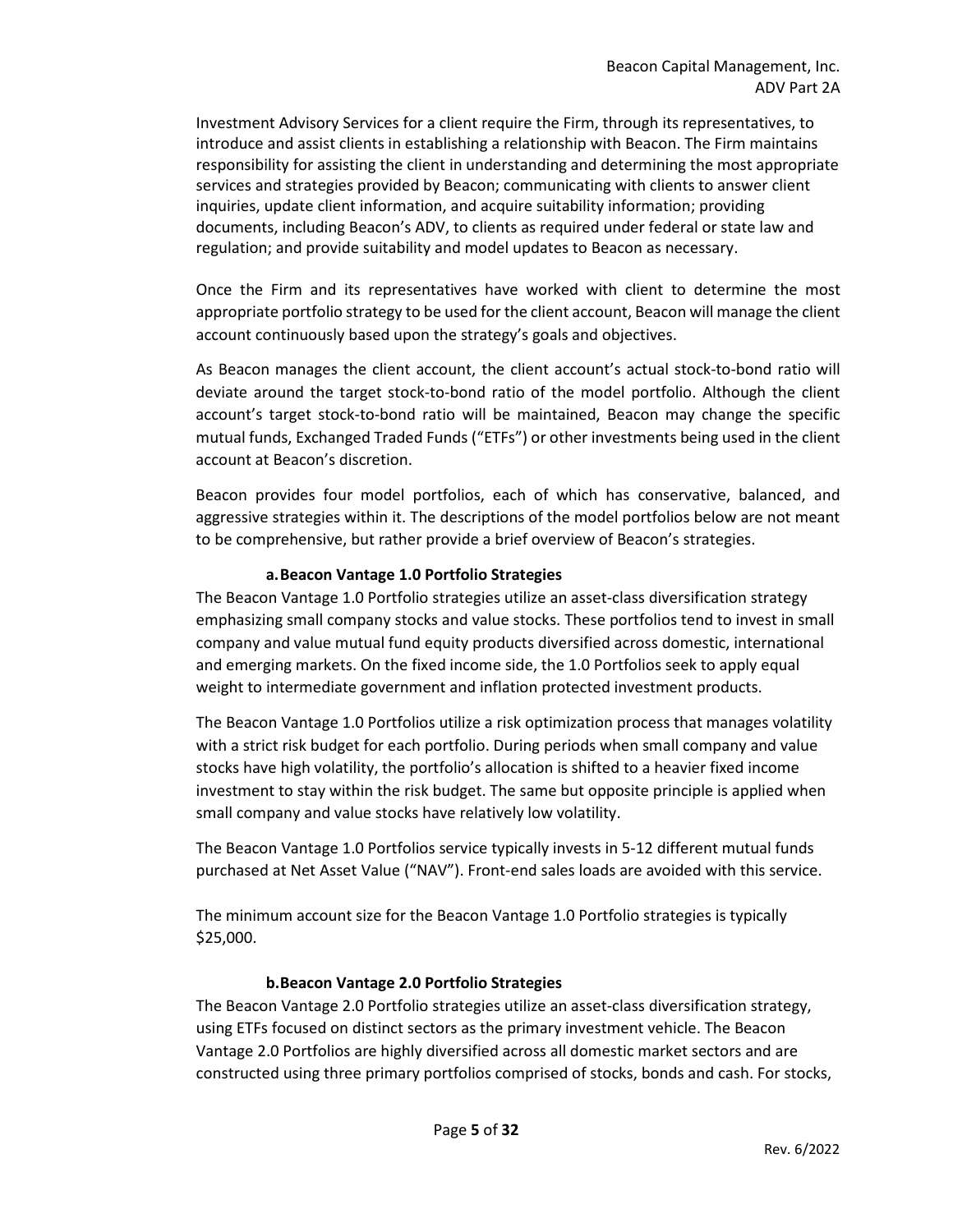these portfolios are diversified across 11 different market sectors. Rather than attempt to predict which sector, such as technology, health care or energy, is going to be in favor, these portfolios invest in the sectors equally. Beacon applies this same equal-weighting approach to its bond portfolio which consists of Long-Term, Intermediate-Term and Short-Term fixed income holdings. A cash position is maintained for each Vantage 2.0 Portfolio and the amount of that cash position can range from one to five percent depending on the risk tolerance selected.

The Beacon Vantage 2.0 Portfolios utilize a stop-loss strategy that automatically withdraws clients from their equity positions if the investment loss of the Vantage 2.0 Benchmark Index hits a predetermined amount. This approach attempts to provide a safety valve during extreme market decreases when standard asset allocation diversification may not be enough to protect a client's investment.

After a stop-loss is triggered, Beacon monitors the portfolio using quantitative metrics to determine when to repurchase equities.

The Beacon Vantage 2.0 Portfolio strategies typically invest in 11-15 different exchangetraded funds (ETFs). There are no sales loads with this service.

The minimum account size for the Beacon Vantage 2.0 Portfolio strategies is typically \$25,000.

#### **c. Beacon Vantage 3.0 Portfolio Strategies**

As with the Beacon Vantage 2.0 Portfolio strategies, Beacon Vantage 3.0 Portfolio strategies utilize an asset-class diversification strategy, with the portfolio's stocks equally invested in 11 market sectors and the bond portfolio consisting of Extended Duration, Long-Term, Intermediate-Term, Inflation Protected and Short-term fixed income holdings. A cash position is maintained for each Vantage 3.0 Portfolio.

In addition to Beacon's normal Aggressive, Balanced and Conservative allocations which are offered for all model portfolio strategies, the Vantage 3.0 investment lineup also offers Alternative and Bond models. The Alternative model seeks equal investment across Currencies, Commodities and Private Equity investment products. The Bond model targets an equal weight of the Extended Duration, Long-Term, Intermediate-Term, and Inflation Protected ETFs. The Bond model does not invest in stocks.

The Vantage 3.0 Portfolios offer broad diversification with proprietary targeted loss reduction protections at the sector/holding level. Each sector within a Vantage 3.0 portfolio moves independently and is designed to quantitatively buy in and sell out of markets as predetermined data points signal it is necessary to protect from potential drastic losses and seeking to participate in market opportunities. After a stop-loss is triggered, Beacon monitors the portfolio using quantitative metrics to determine when to repurchase equities.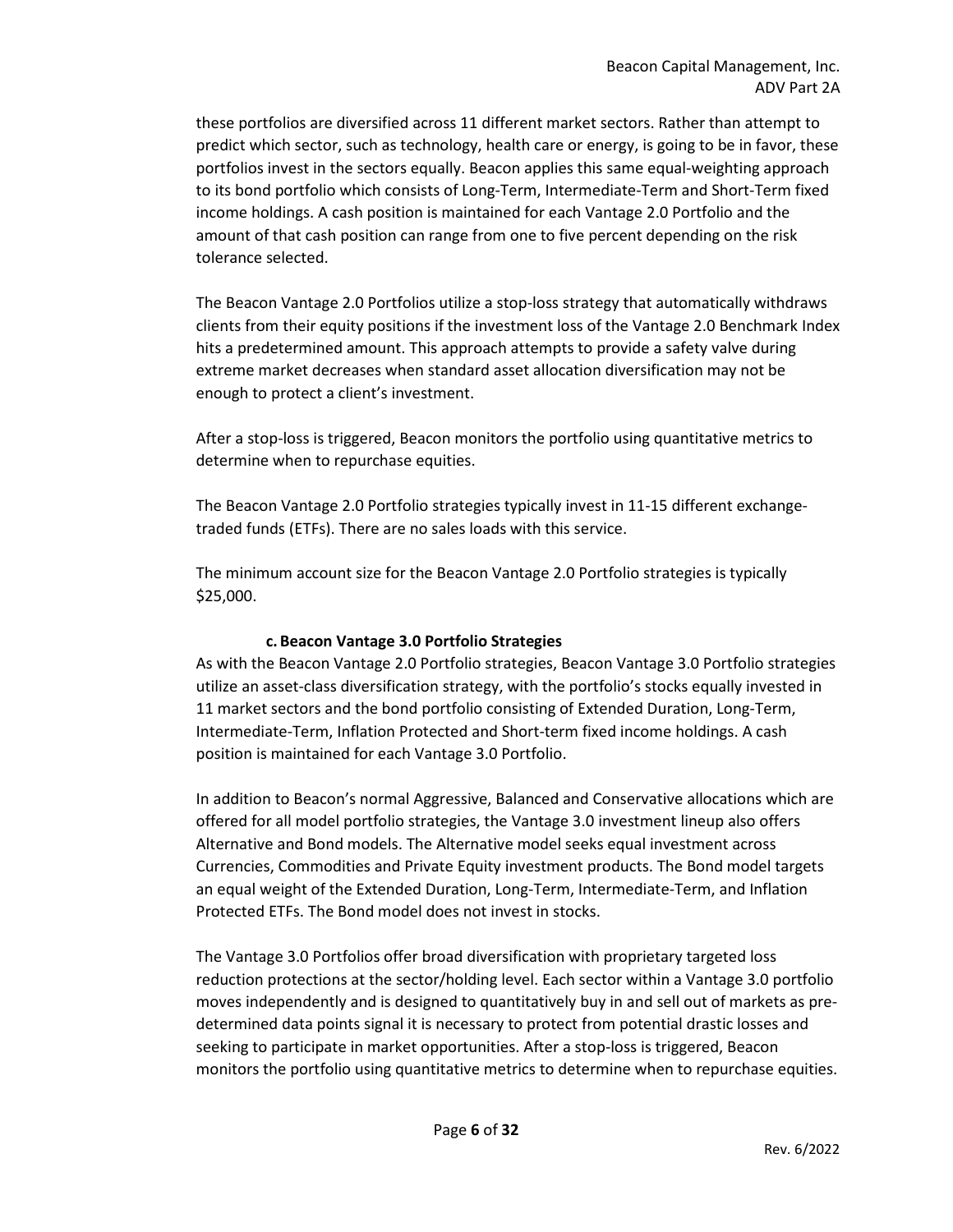The Beacon Vantage 3.0 Portfolio strategies typically invest in 5-19 different exchangetraded funds (ETFs). There are no sales loads with this service.

The minimum account size for the Beacon Vantage 3.0 Portfolio strategies is typically \$25,000.

#### **d.Beacon Vantage 3.0 American Portfolio Strategies**

The Beacon Vantage 3.0 American Portfolio strategies utilize a tactical asset-allocation investment methodology built in collaboration with American Funds' Capital Markets Team. With the Vantage 3.0 American Portfolios, Beacon has created an option that substitutes its normal first line of defense, equal allocation, for access to the investment committees of American Funds that back and proactively manage each of their mutual funds. This allows the portfolios to be more highly correlated with, and achieve performance more in line with, general markets, which are often measured by indexes like the Dow Jones Industrial Average and the S&P 500. The Vantage 3.0 American Portfolios are comprised of American Funds mutual fund products and implement a layer of risk management for clients through the Vantage 3.0 strategies' loss-reduction mechanics.

The Vantage 3.0 American Portfolios offer broad diversification with proprietary targeted loss reduction protections at the holding level. Each holding within a Vantage 3.0 American portfolio is able to move independently and is designed to quantitatively buy in and sell out of markets as pre-determined data points signal it is necessary to protect from potential drastic losses and seeking to participate in market opportunities. After a stop-loss is triggered, Beacon monitors the portfolio using quantitative metrics to determine when to repurchase equities.

The Beacon Vantage 3.0 American Portfolio strategies typically invest in 1-5 different American Funds mutual fund products at any given time that are diversified across domestic, international and world equity holdings in addition to domestic and international bond investments. There are no sales loads with this service.

The minimum account size for the Beacon Vantage 3.0 American Portfolio strategies is typically \$5,000.

#### **3. Impersonal Advisory Services**

Beacon provides investment advisory services while acting as a sub-advisor to various registered investment advisor programs.

Beacon provides portfolio design, asset allocation, risk management, and security selection for sub-advisory managed accounts. Sub-advisory managed accounts are managed based upon the selected portfolio's stated investment strategy, philosophy and objective.

#### **4. Separately Managed Account Advisory Services**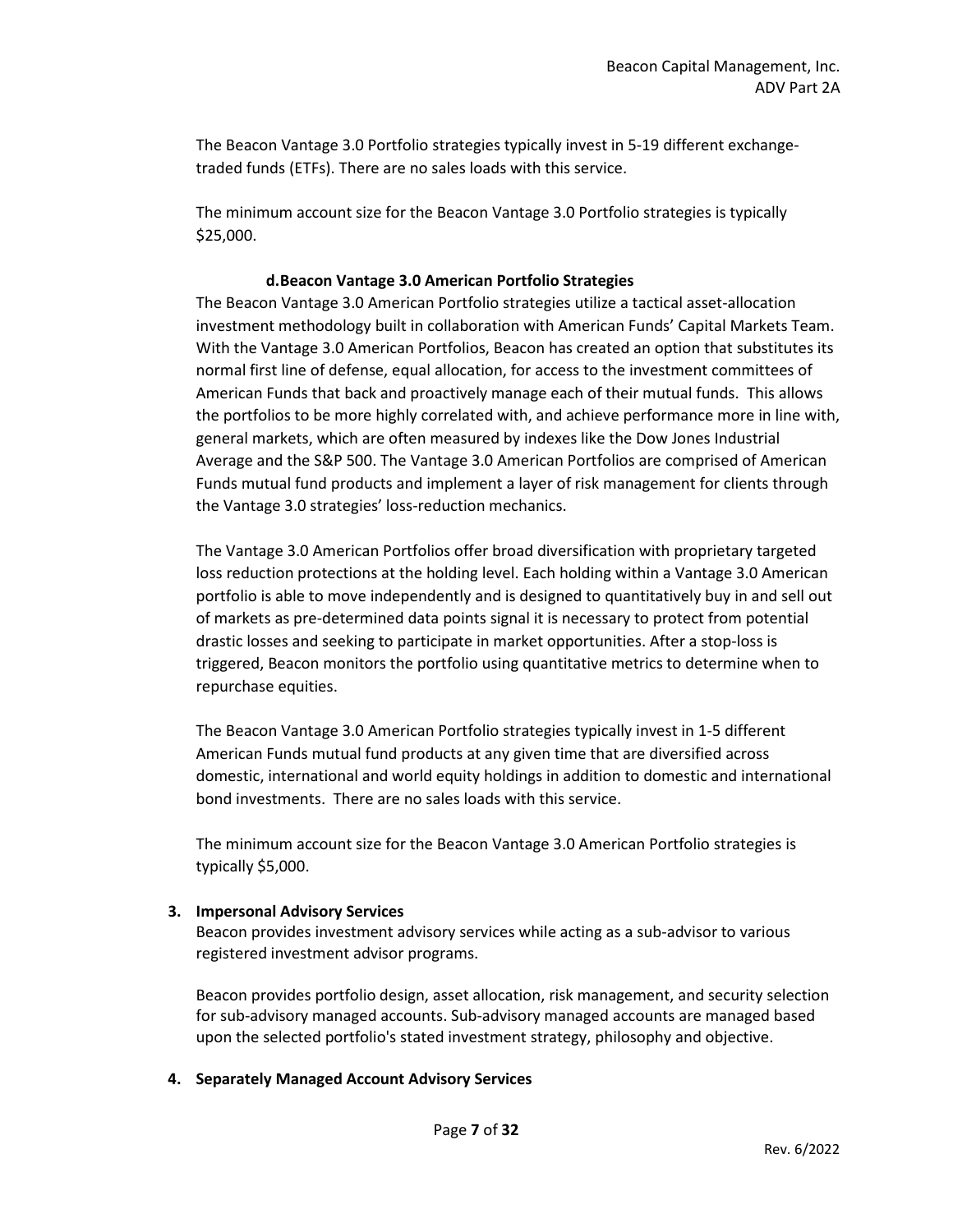Beacon provides investment advisory services on a discretionary basis for Unified Managed Accounts ("UMAs") and Separately Managed Accounts ("SMAs"). Beacon may provide one or more of its model portfolio strategies to a platform provider such as Envestnet, Lockwood Advisors, Axos, Adhesion Wealth Advisor Solutions, and Wells Fargo in which Beacon has entered into an agreement as a model manager with the platform provider.

Beacon provides access to some or all of its model portfolio strategies via the platform provider's model management system for which advisors and clients can then select for use in a client account. For UMA/SMA managed accounts, Beacon is solely responsible for the management of the model portfolio strategies provided to the platform provider, which have been selected for use in a client account by the Firm and/or client. By utilizing one or more of Beacon's model portfolio strategies via a platform provider, the services Beacon provides UMA/SMA managed accounts is as follows: portfolio design, asset allocation, risk management, and security selection. UMA/SMAs accounts are managed based upon the selected portfolio's stated investment strategy, philosophy, and objective.

#### 5. **Non-Discretionary Separately Managed Account Advisory Services**

Beacon provides investment advisory services on a non-discretionary basis for Non-Discretionary Separately Managed Accounts ("ND-SMAs"). Beacon may provide model allocations and risk management information pertaining to one or more of its model portfolio strategies to a service platform provider. Under this type of agreement, Beacon is to provide the model portfolio's target allocations and risk management triggers to the service platform provider. Unlike Beacon's discretionary SMA services, for ND-SMA managed accounts, Beacon does not, itself, maintain and manage the model portfolios. Beacon is solely responsible for updating the service platform provider with any changes made to a model portfolio's target asset allocation and with any tactical risk management rebalancing trigger points. It is the sole responsibility of the service platform provider to update the model portfolio's allocations appropriately and timely, and to process appropriately and timely any risk management rebalancing trades based upon the information provided to the service platform provider by Beacon.

#### **6. Unsupervised Assets**

From time to time, clients may have pre-existing investments that they do not want actively managed by Beacon. These clients may request that Beacon incorporate these holdings into a single account to facilitate future management and reporting. Beacon will initially consolidate these unsupervised assets into a single client account within the client's existing portfolio. These assets will not be actively managed by Beacon although they will be incorporated into the client's quarterly summary reports prepared by Beacon.

#### **7. Non-Managed Accounts**

From time to time, clients may establish non-discretionary, non-managed accounts for which Beacon maintains under the firm as a courtesy to the client. Non-discretionary, nonmanaged accounts are not charged a management fee by Beacon nor are any investment advisory services provided.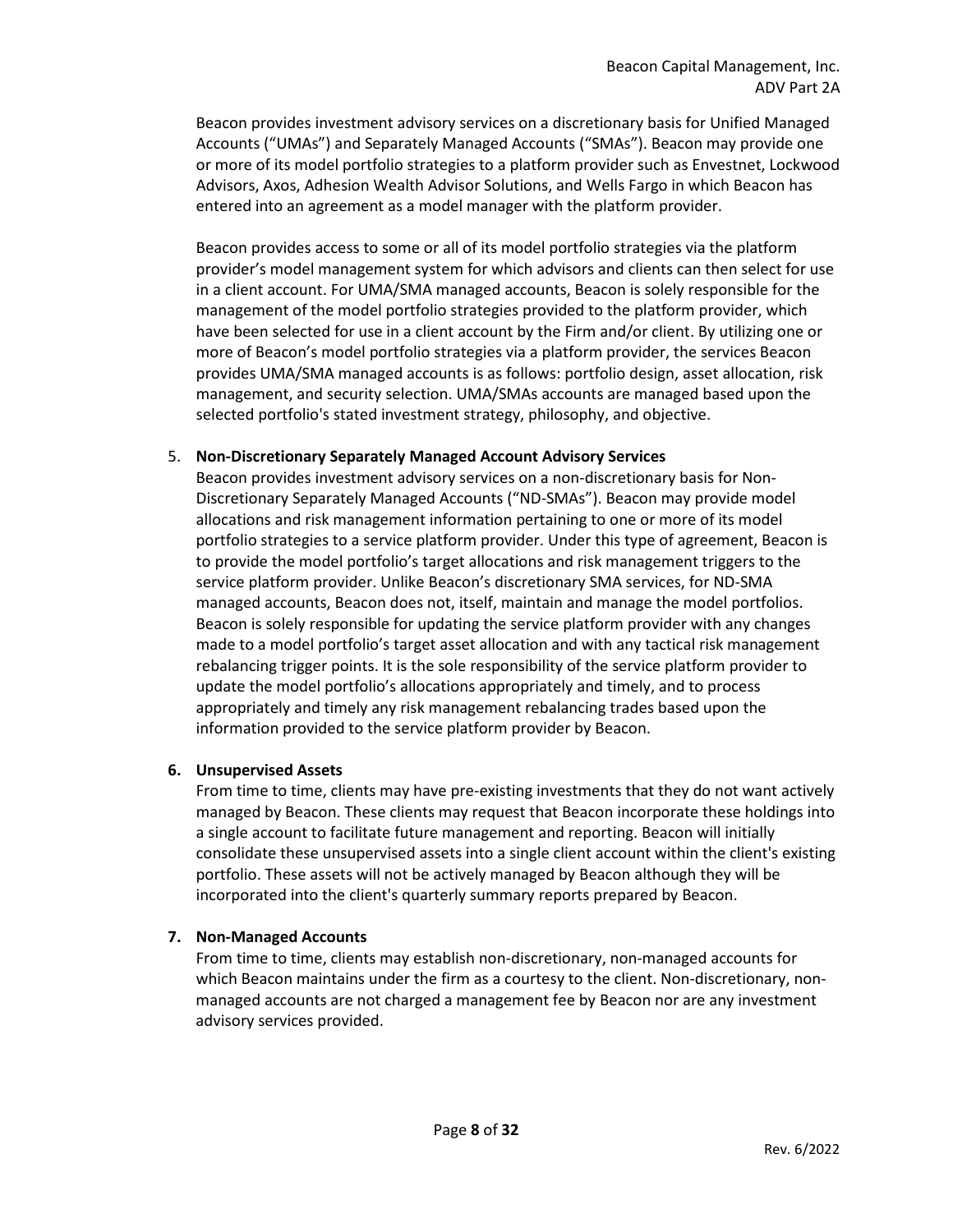### **8. Investment Advice through Consultation**

Beacon may offer investment research, economic analysis and portfolio design based on the model allocations. Allocations are based on risk tolerance and stock-to-bond ratios. These services are available to other persons or entities for a negotiable fee.

Beacon limits its investment advice and/or money management to mutual funds, equities, bonds, fixed income, debt securities, ETFs, third party money managers, REITs, insurance products including annuities, and government securities. Beacon may use other securities as well to help diversify a portfolio when applicable.

# **C. Client Tailored Services and Client Imposed Restrictions**

*Explain whether (and, if so, how) you tailor your advisory services to the individual needs of clients. Explain whether clients may impose restrictions on investing in certain securities or types of securities.*

Beacon offers the same suite of services to all of its clients within the same type of advisory service. When applicable, specific client financial plans and their implementation are dependent upon the Client Investment Management Planning Questionnaire which outlines each client's current situation (income, tax levels, and risk tolerance levels) or the information obtained by Beacon from the client via the Firm, both of which can be used to construct a client specific plan to aid in the selection of a portfolio that matches its restrictions, needs, and targets.

All clients have the ability to request reasonable restrictions on how their account is allocated, but Beacon may not be able to accommodate all restrictions based on specific mandates of particular strategies. If Beacon cannot accommodate a requested restriction, the client will be notified and given the option to withdraw their request, or the client can work with their Firm to find an investment solution that meets the client's expectations. If Beacon is unable to accommodate a client's requested restrictions, the client will need to find another firm to help meet their financial objectives.

# **D. Wrap Fee Program**

*If you participate in wrap fee programs by providing portfolio management services, (1) describe the differences, if any, between how you manage wrap fee accounts and how you manage other accounts, and (2) explain that you receive a portion of the wrap fee for your services.*

Beacon participates in a wrap fee program, in which the client pays one stated fee that includes management fees and transaction costs from the custodian. Beacon manages the investments in the wrap fee program. Beacon does not manage wrap fee accounts any differently than nonwrap fee accounts. A portion of the fees paid to the wrap account program will be given to Beacon as a management fee.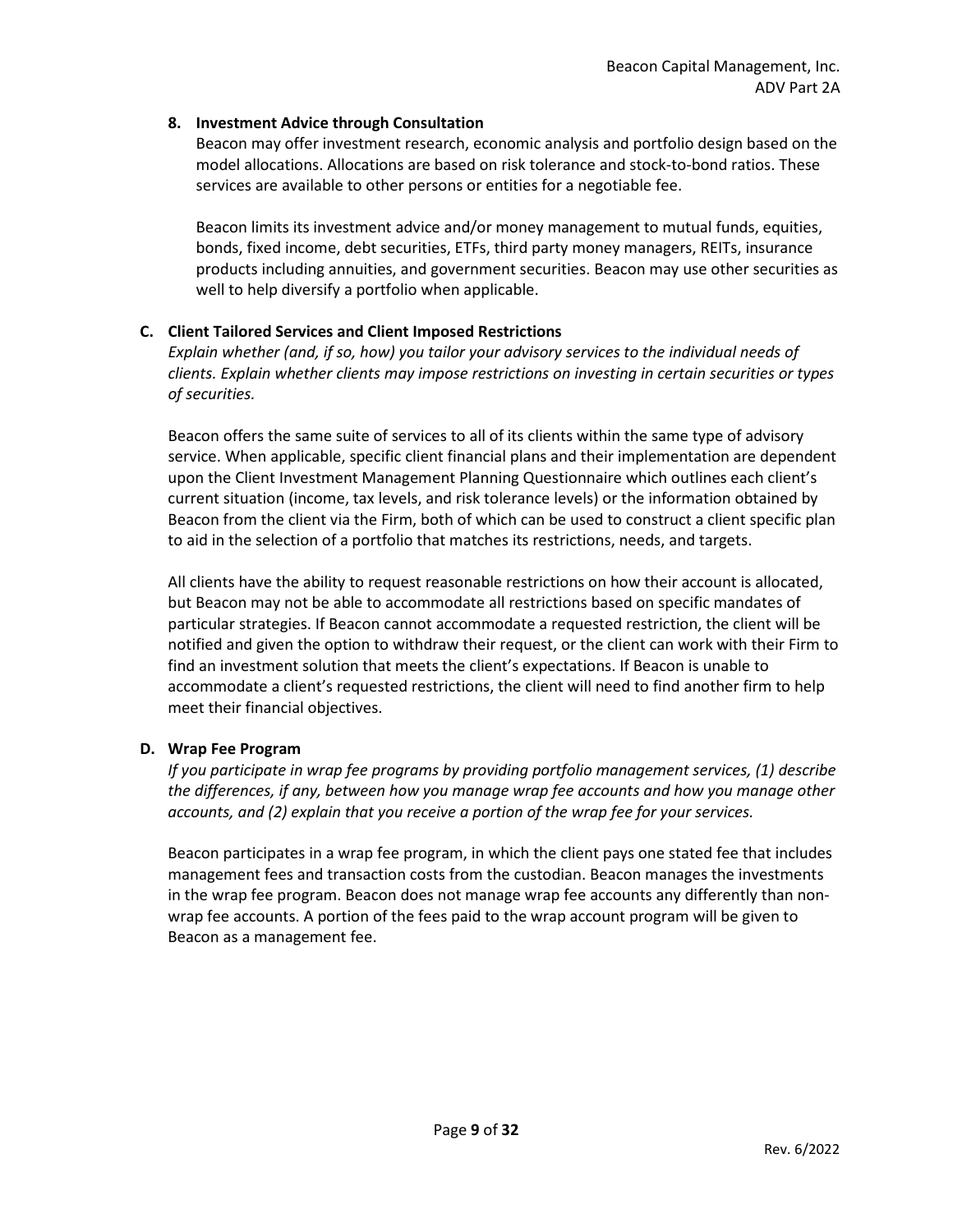#### **E. Assets Under Management**

*If you manage client assets, disclose the amount of client assets you manage on a discretionary basis and the amount of client assets you manage on a non-discretionary basis. Disclose the date "as of" which you calculated the amounts.*

As of December 31, 2021, Beacon has the following assets under management:

| <b>Discretionary Assets</b> | <b>Non-Discretionary Amounts</b> | <b>Date Calculated</b> |
|-----------------------------|----------------------------------|------------------------|
| \$4,680,021,684             | \$640,685,22                     | December 2021          |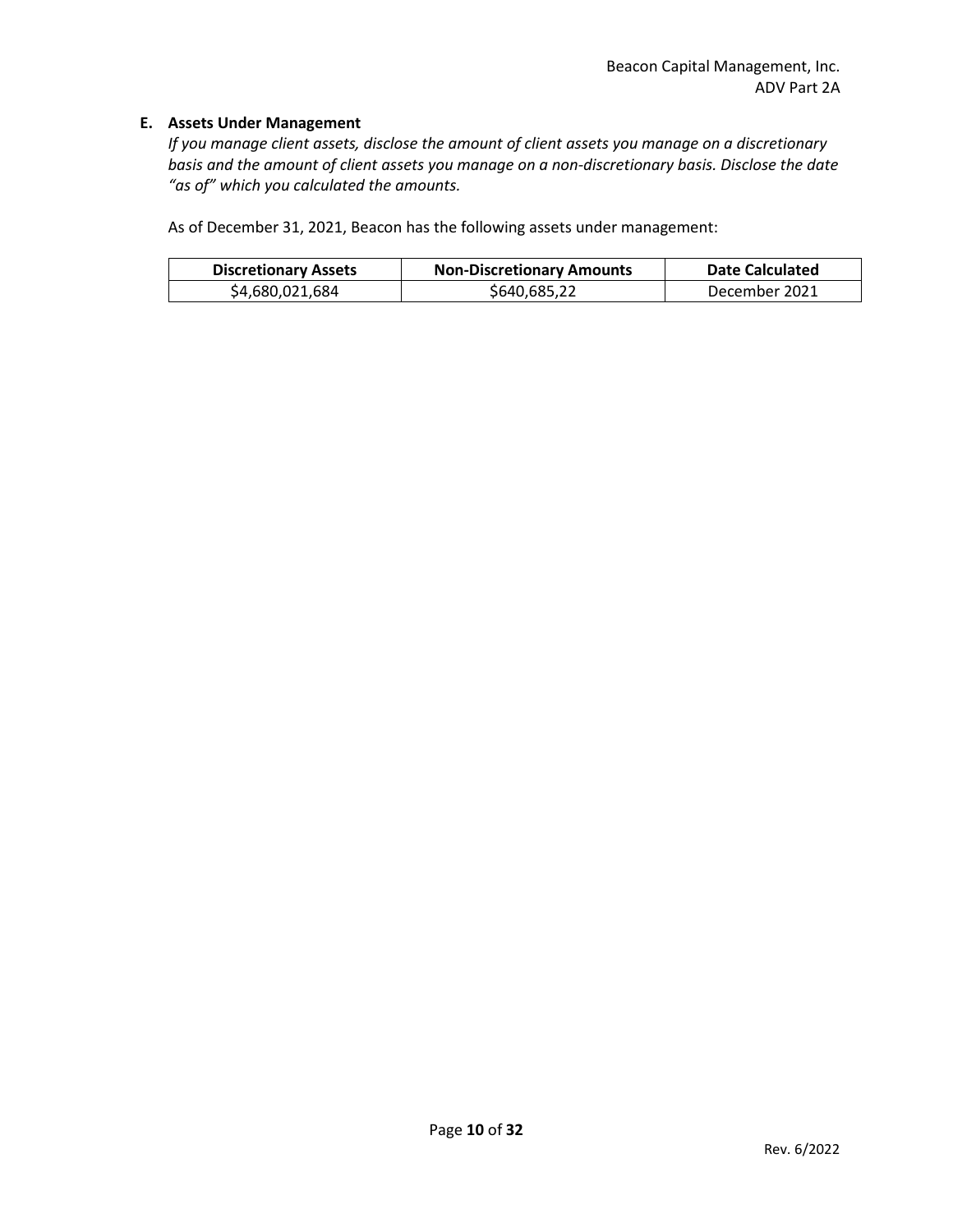### **Item 5: Fees and Compensation**

#### **A. Advisory Fees**

*Describe how you are compensated for your advisory services. Provide your fee schedule. Disclose whether the fees are negotiable.*

### **1. Investment Supervisory Services**

Fees are negotiated and established on a client-by-client basis, but these negotiated fees cannot exceed 1.8% annually or \$400 minimum per year. All Investment Supervisory fees are disclosed and documented via the Client's Investment Advisory Agreement. The client may also pay fees and expenses related to the client's investments in the underlying mutual funds, ETFs or other investment vehicles used within their account. A description of these fees and expenses can be found in each funds' prospectus.

# **2. Investment Advisory Services**

For its investment advisory services, the client agrees to pay a Beacon Management Fee to be charged directly to client's account as described below:

| <b>Average Daily Value of Client Account</b> | <b>Annual Fee %</b> |
|----------------------------------------------|---------------------|
| \$0-\$499,999.99                             | 0.55%               |
| \$500,000-\$999,999.99                       | 0.35%               |
| $$1,000,000+$                                | 0.15%               |
| Minimum Annual Fee Charge                    | \$400.00*           |

\*Average Daily Values of client accounts under \$72,728 will be charged more than 0.55% annually because of the \$400.00 minimum annual fee.

Clients pay an additional fee to the Firm, which is disclosed on each client's Investment Management Agreement. The summation of the Beacon Management Fee and the any fees charged by the Firm should be viewed as the total amount of management fees being charged for the management of a Beacon client account.

Some clients may be charged a lower fee.

# **3. Impersonal Advisory Services**

Fees are negotiated with each individual Firm for which Beacon has entered into a subadvisory relationship with. For impersonal advisory managed accounts, fees can be as high as 0.55% or \$400 minimum per year. The client may also pay fees and expenses related to the client's investments in the underlying mutual funds, ETFs or other investment vehicles used within their account. A description of these fees and expenses can be found in each funds' prospectus. Note the client may pay additional management fees above and beyond Beacon's fee for which Beacon has no control over nor receives any benefit from.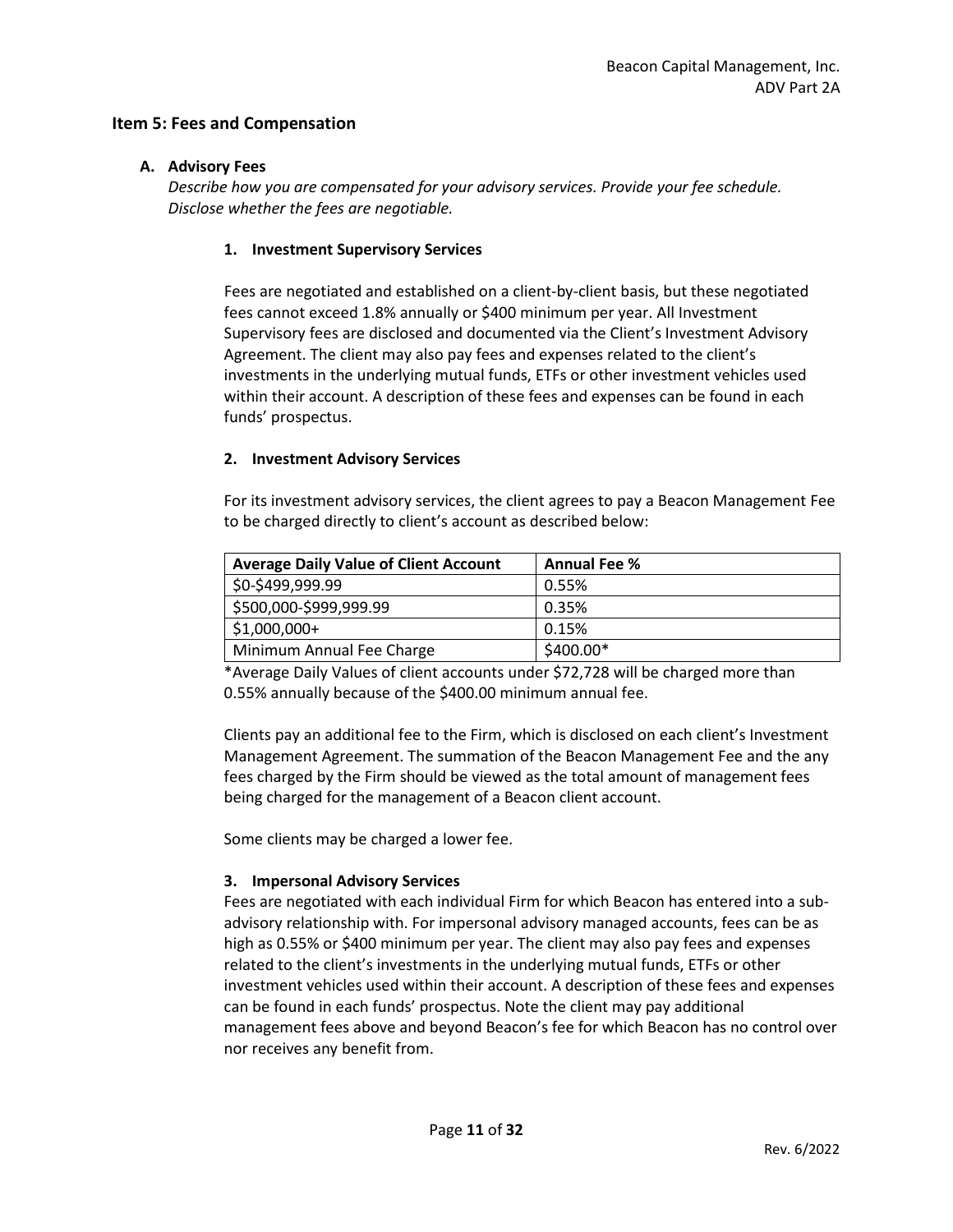# **4. Separately Management Account Advisory Services**

Fees for SMA Advisory Services are negotiated with the platform provider, and may be as high as .60% or \$400 minimum per year. The client may also pay fees and expenses related to the client's investments in the underlying mutual funds, ETFs or other investment vehicles used within their account. A description of these fees and expenses can be found in each funds' prospectus. Note the client may pay additional management fees to their primary advisor that are above and beyond Beacon's fee for which Beacon has no control over nor receives any benefit from.

# **5. Non-Discretionary Separately Managed Account Advisory Services**

Fees are negotiated with the Service Platform Provider. Separately Managed Account (SMA) fees can be as high as .55% or \$400 minimum per year. The client may also pay fees and expenses related to the client's investments in the underlying mutual funds, ETFs or other investment vehicles used within their account. A description of these fees and expenses can be found in each funds' prospectus. Note the client may pay additional management fees to their primary advisor that are above beyond Beacon's fee for which Beacon has no control over nor receives any benefit from.

#### **6. Unsupervised Assets**

For unsupervised assets, Beacon will typically charge a minimal administrative fee of 0.10% annually. However, once these unsupervised assets are sold, they will be reclassified as managed assets and fees will be charged in accordance with the applicable Beacon advisory service rendered and as agreed upon via the client's Advisory Agreement or Investment Management Agreement.

#### **7. Non-Managed Accounts**

Non-discretionary, non-managed accounts are not charged any management fees.

#### **8. Investment Advice through Consultation**

Fees typically start at 55 basis points (0.55%) but may be higher or lower depending on levels of assets under management.

Beacon is deemed to be a fiduciary to advisory clients that are employee benefit plans or individual retirement accounts (IRAs) pursuant to the Employee Retirement Income and Securities Act ("ERISA"). As such, Beacon is subject to specific duties and obligations under ERISA and the Internal Revenue Code that include among other things, restrictions concerning certain forms of compensation. To avoid engaging in prohibited transactions, Beacon may only charge fees for investment advice about products for which Beacon and/or its related persons do not receive any commissions or 12b-1 fees, or conversely, investment advice about products for which Beacon and/or its related persons receive commissions or 12b-1 fees, however, only when such fees are used to offset Beacon's advisory fees.

# **B. Payment of Fees**

*Describe whether you deduct fees from clients' assets or bill clients for fees incurred. If clients may select either method, disclose this fact. Explain how often you bill clients or deduct your*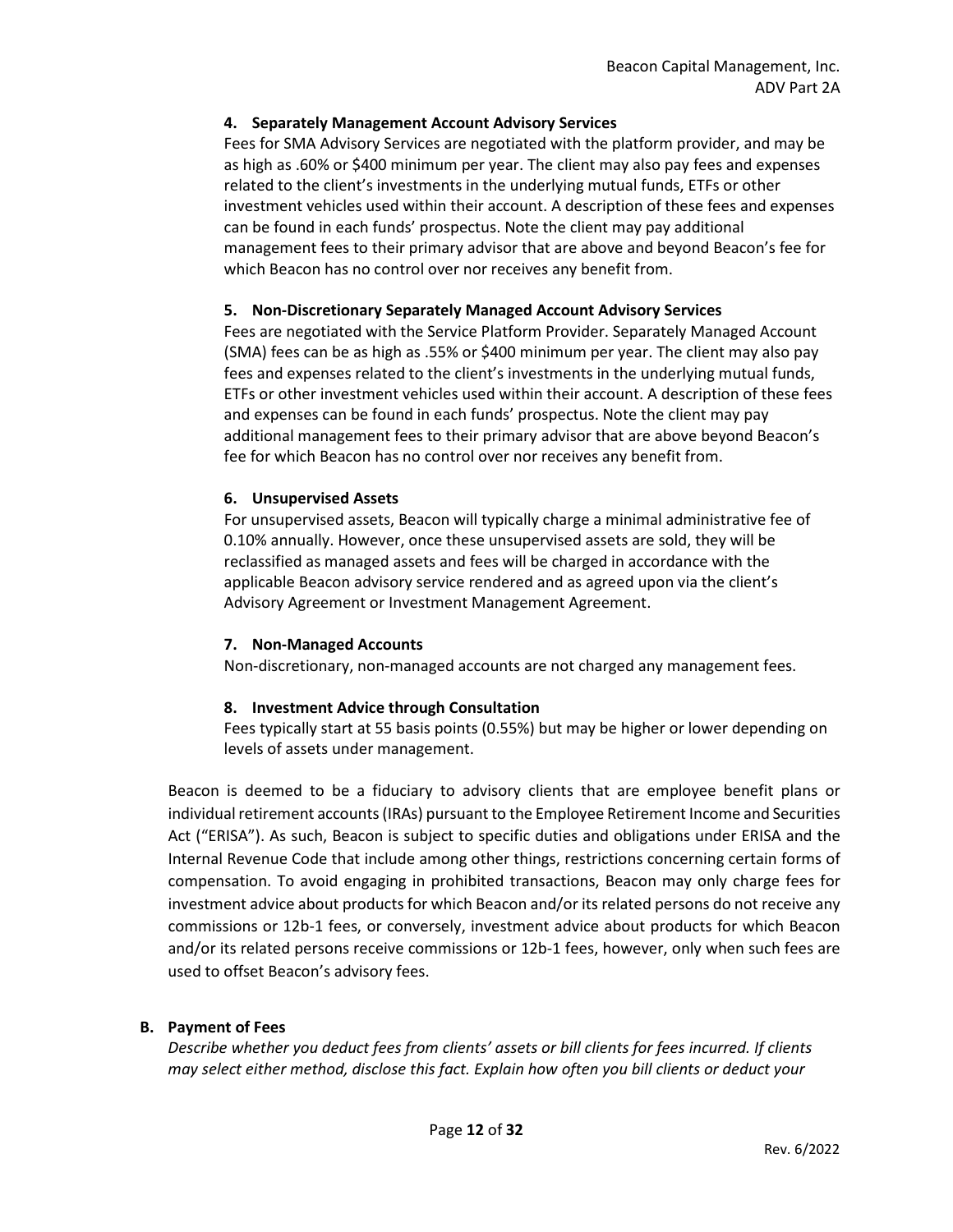*fees.*

Advisory fees for Investment Supervisory Services, Investment Advisory Services, Unsupervised Assets, and Investment Advice through Consultation are withdrawn directly from the client's account with client written authorization, or invoiced and billed directly to the client. Fees are due monthly or quarterly in advance or in arrears, as directed by the individual contract with each client. Clients may select the method in which they are billed.

Advisory fees for Impersonal Advisory Services, Separately Management Account Advisory Services, and Non-Discretionary Separately Managed Account Advisory Services are paid to Beacon as provided in each agreement between Beacon and the applicable third party.

# **C. Other Fees and Expenses**

*Describe any other types of fees or expenses clients may pay in connection with your advisory services, such as custodian fees or mutual fund expenses. Disclose that clients will incur brokerage and other transaction costs, and direct clients to the section(s) of your brochure that discuss brokerage.*

In addition to Beacon's advisory fees, clients may also pay fees and expenses related to the client's investments in the underlying mutual funds, ETFs or other investment vehicles used within their account. Clients are responsible for the payment of all third-party fees (i.e. custodian fees, mutual fund fees, transaction fees, etc.). Those fees are separate and distinct from the fees and expenses charged by Beacon. A description of these fees and expenses can be found in each fund's prospectus. Please see *Item 12 Brokerage* of this brochure.

#### **D. Prepayment of Fees**

*If your clients either may or must pay your fees in advance, disclose this fact. Explain how a client may obtain a refund of a pre-paid fee if the advisory contract is terminated before the end of the billing period. Explain how you will determine the amount of the refund.*

Clients may choose to pay fees in advance. In the event of account termination, fees paid in advance, if any, will be pro-rated to the date of termination and any unearned portion will be refunded to the client.

# **E. Compensation for Sales**

*If you or any of your supervised persons accepts compensation for the sale of securities or other investment products, including asset-based sales charges or service fees from the sale of mutual funds, disclose this fact and respond to Items 5.E.1, 5.E.2, 5.E.3 and 5.E.4.*

Neither Beacon nor any of its supervised persons accept compensation for the sale of securities or other investment products.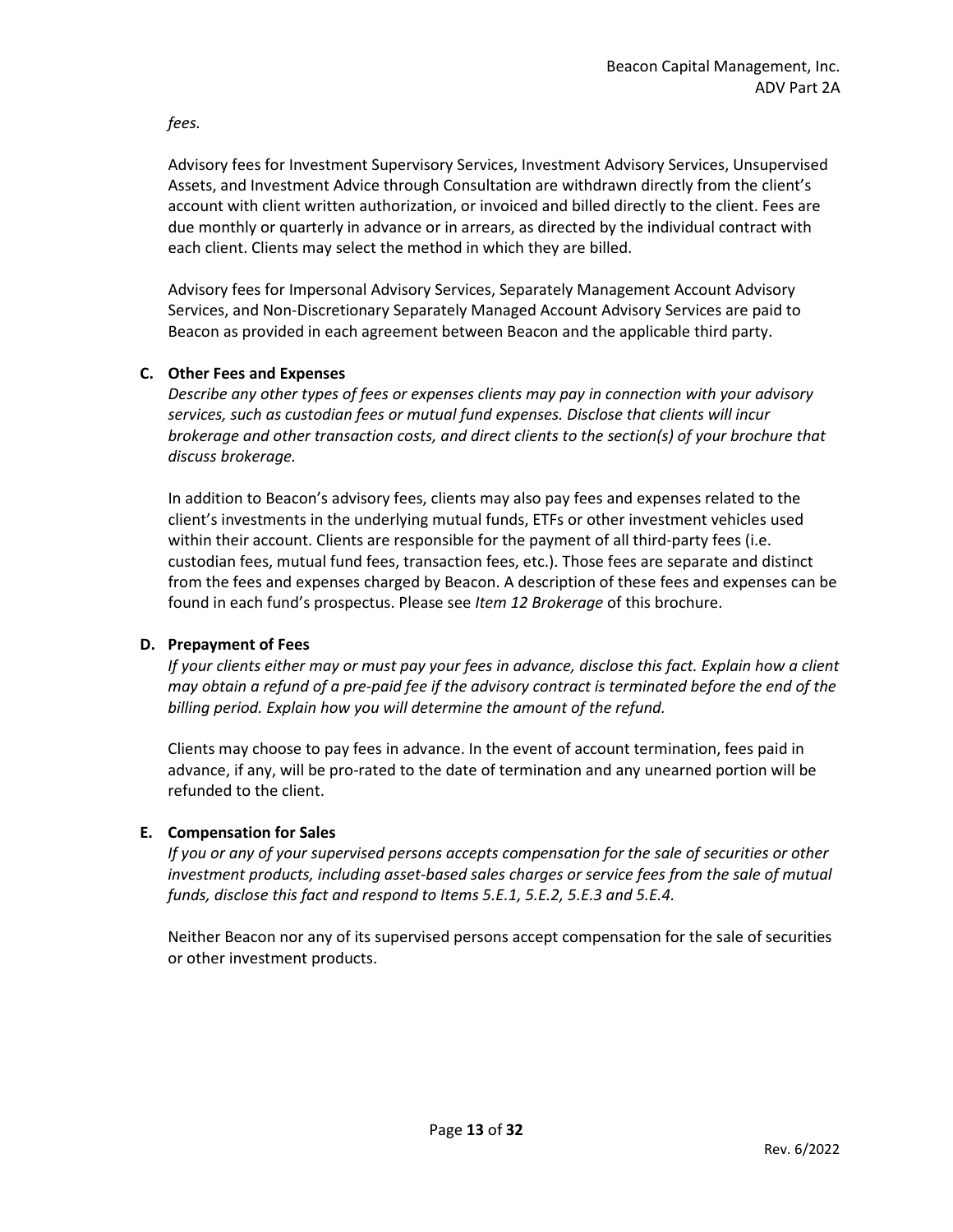# <span id="page-13-0"></span>**Item 6: Performance Based Fees and Side-by-Side Management**

*If you or any of your supervised persons accepts performance-based fees – that is, fees based on a share of capital gains on or capital appreciation of the assets of a client (such as a client that is a hedge fund or other pooled investment vehicle) – disclose this fact. If you or any of your supervised persons manage both accounts that are charged a performance-based fee and accounts that are charged another type of fee, such as an hourly or flat fee or an asset-based fee, disclose this fact. Explain the conflicts of interest that you or your supervised persons face by managing these accounts at the same time, including that you or your supervised persons have an incentive to favor accounts for which you or your supervised persons receive a performance-based fee, and describe generally how you address these conflicts.*

Beacon does not receive performance-based fees for advisory services provided to its clients.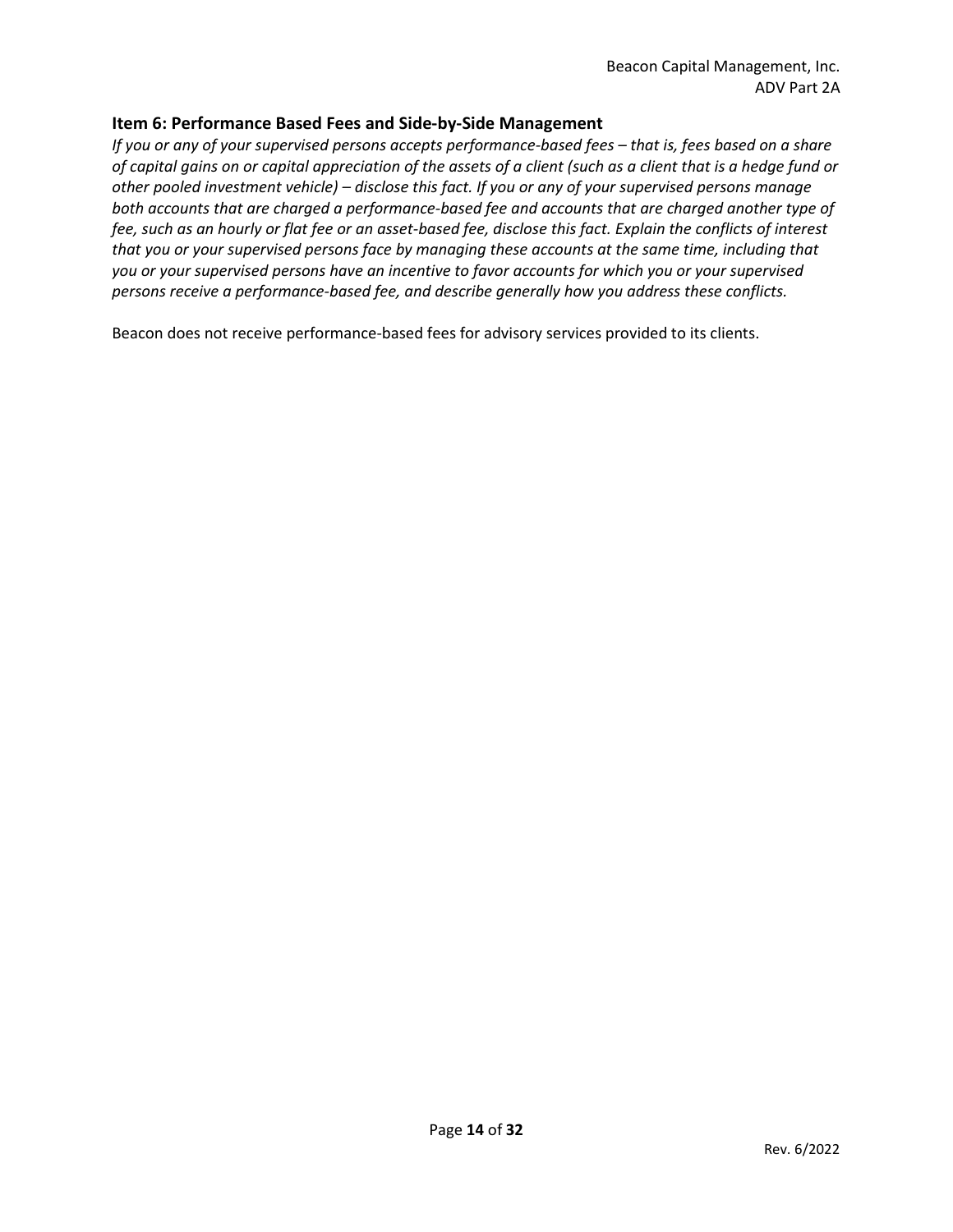# <span id="page-14-0"></span>**Item 7: Types of Clients**

*Describe the types of clients to whom you generally provide investment advice, such as individuals, trusts, investment companies, or pension plans. If you have any requirements for opening or maintaining an account, such as a minimum account size, disclose the requirements.*

Beacon generally provides investment supervisory, investment advisory and separately managed account advisory services to the following types of clients:

- Individuals
- High-Net-Worth Individuals
- Pension and Profit-Sharing Plans
- Corporations or Business Entities

Beacon requires a minimum account of \$25,000 for the Beacon Vantage 1.0 Portfolio, Beacon Vantage 2.0 Portfolio and the Beacon Vantage 3.0 Portfolio strategies. Beacon requires a minimum account of \$5,000 for the Beacon Vantage 3.0 American Portfolio strategies. These minimum account requirements may be negotiable at Beacon's discretion based on the client's individual circumstances. Beacon may group certain related client accounts for the purposes of achieving the minimum account size. Account minimums for SMA services are determined by the platform provider or service platform provider and the Firm of record.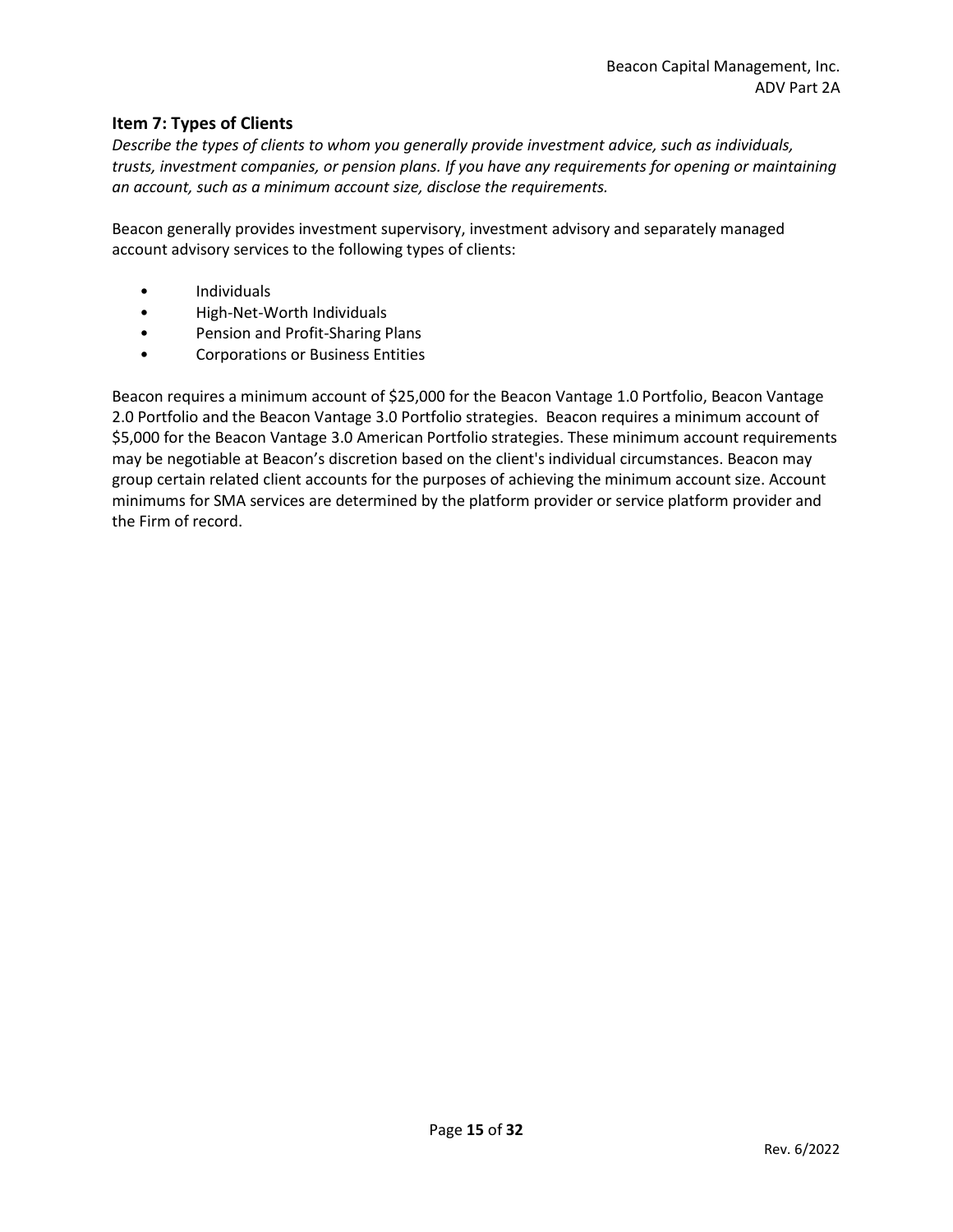# <span id="page-15-0"></span>**Item 8: Methods of Analysis, Investment Strategies and Risk of Loss**

### **A. Methods of Analysis and Investment Strategies**

*Describe the methods of analysis and investment strategies you use in formulating investment advice or managing assets. Explain that investing in securities involves risk of loss that clients should be prepared to bear.*

# **1. Methods of Analysis**

Beacon uses technical analysis to understand the historic patterns of the market and create a comprehensive strategy based on minimizing severe market volatility through broad diversification and a stop-loss trigger.

# **2. Investment Strategies**

Beacon seeks to deliver consistent returns for the mid to long term investor through its mechanical investment management approach, which seek to minimize severe market volatility. Beacon's portfolios are based in strong, sector-based diversification. Additionally, Beacon utilizes pre-determined rules to dictate when to respond to changing markets, seeking to eliminate human emotion.

# **B. Material Risks from Investment Strategies**

*For each significant investment strategy or method of analysis you use, explain the material risks involved. If the method of analysis or strategy involves significant or unusual risks, discuss these risks in detail. If your primary strategy involves frequent trading of securities, explain how frequent trading can affect investment performance, particularly through increased brokerage and other transaction costs and taxes.*

#### **1. Risk of Loss of Investment**

Investing involves risk of loss that clients should be prepared to bear. Many factors affect performance, and past performance does not guarantee futures results. Account values are expected to fluctuate and clients could lose money by investing. There is no assurance that Beacon will achieve the client's investment objective, and Beacon's investment strategy will not necessarily produce the intended results.

#### **2. Structure and Liquidity Risks**

General Liquidity Risks. Under certain market conditions, such as during volatile markets or when trading in a security or market is otherwise impaired, the liquidity of a client account is likely to be reduced. In addition, a client account could hold large positions with respect to a specific type of financial instrument, which will often further reduce the client account's liquidity. During times of limited liquidity, Beacon could be unable to dispose of certain financial instruments, which would adversely affect its ability to rebalance a client's portfolio holdings or to meet withdrawal requests. Such circumstances could force Beacon to dispose of financial instruments at reduced prices, thereby adversely affecting a client's account performance. If there are other market participants seeking to dispose of similar financial instruments at the same time, Beacon might be unable to sell such financial instruments or prevent losses relating to such financial instruments.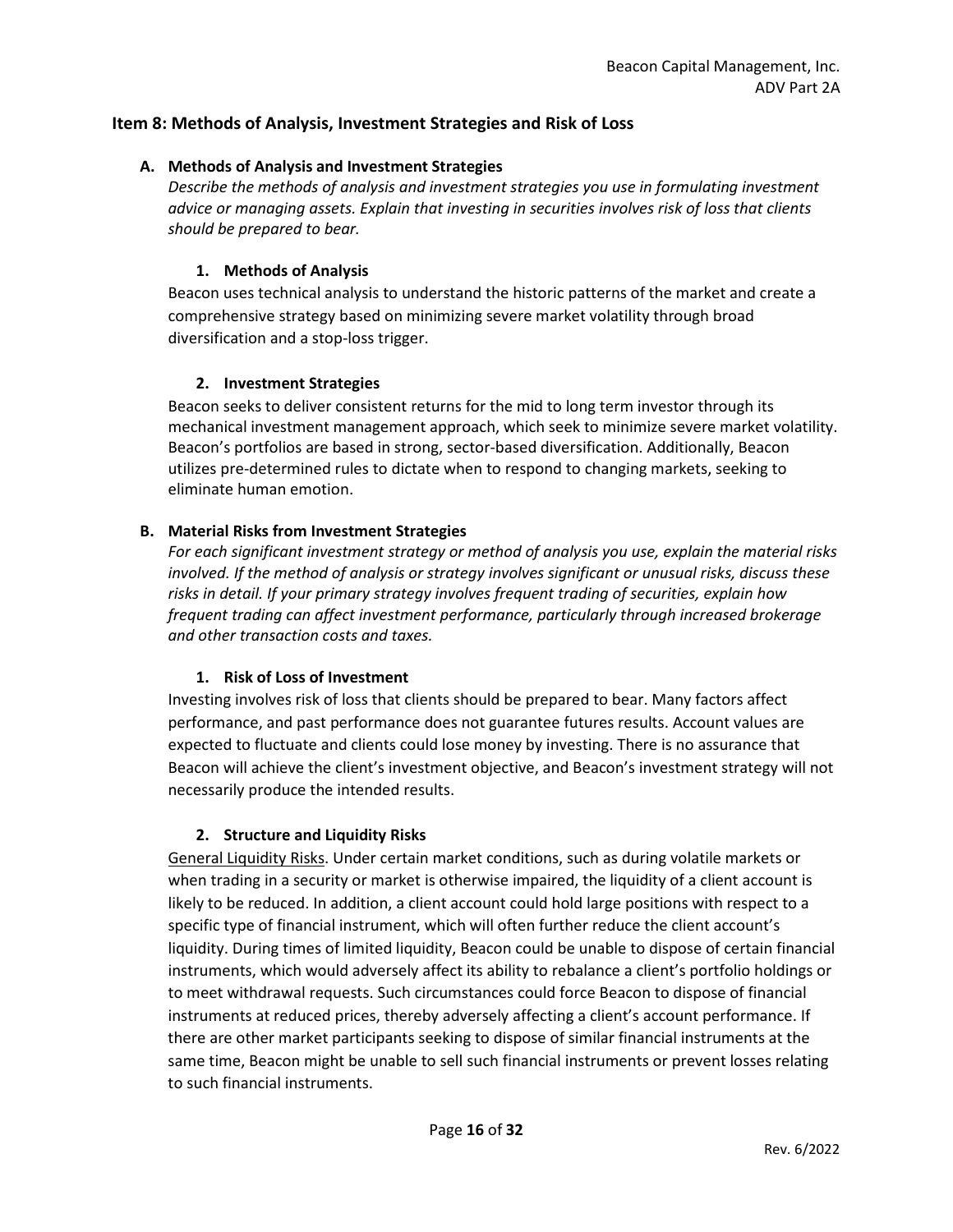Limited Operating History Risk. The past investment performance of Beacon should not be construed as an indication of future results. The asset mix and investment strategy for each client could differ, sometimes substantially, from other accounts managed by Beacon. As a result, clients invested with the same strategy may experience different performance attributes. There can be no assurance that Beacon's assessment of the short-term or long-term prospects of investments will prove accurate or that a client will achieve its investment objective.

# **3. Operational Risks**

Cybersecurity Risk. Cybersecurity breaches could occur allowing an unauthorized party to gain access to assets of a client account, client data, or proprietary information; or that cause Beacon or other service providers to suffer data corruption or lose operational functionality. Intentional cybersecurity breaches could occur, which include unauthorized access to systems, networks, or devices; infection from computer viruses or other malicious software code; and attacks that shut down, disable, slow, or otherwise disrupt operations, business processes, or website access or functionality. In addition, unintentional incidents can occur, such as the inadvertent release of confidential information, possibly resulting in the violation of applicable privacy laws. A cybersecurity breach could result in the loss or theft of client data or funds, the inability to access electronic systems, loss or theft of proprietary information or corporate data, physical damage to a computer or network system, or costs associated with system repairs. Such incidents could cause a client, Beacon, or other service providers to incur regulatory penalties, reputational damage, additional compliance costs, or financial loss. Consequently, a client could lose some or all of its invested capital. In addition, such incidents could affect issuers in which the client invests, and thereby cause the client's investments to lose all or a portion of their value.

Use of Systems Risks Relating to the Investment Strategy. Beacon relies extensively on the use of computer systems, hardware, software, and telecommunications equipment. Accordingly, a client is exposed to the risk that computer hardware, software, electronic equipment and other services used by Beacon may cease to be available, for example due to the insolvency of the provider or the discontinuation of services or software updates. In addition, outright failure of the underlying hardware, operating system, software or network, could leave a sub-advisor unable to trade either generally or in certain of its strategies, and this could expose it to risk should the outage coincide with turbulent market conditions. In such circumstances, Beacon would seek to obtain equivalent hardware, software and services from an alternative supplier. Nevertheless, in the worst case, Beacon could be required to liquidate the client's entire portfolio in viewing such liquidation as the only safe way to proceed should a crippling system outage occur.

Execution of Orders Risks Relating to the Investment Strategy. Beacon's trading strategy depends on its ability to establish and maintain an overall market position in a combination of financial instruments selected by Beacon. Beacon's trading orders will not necessarily be executed in a timely and efficient manner due to various circumstances, including, without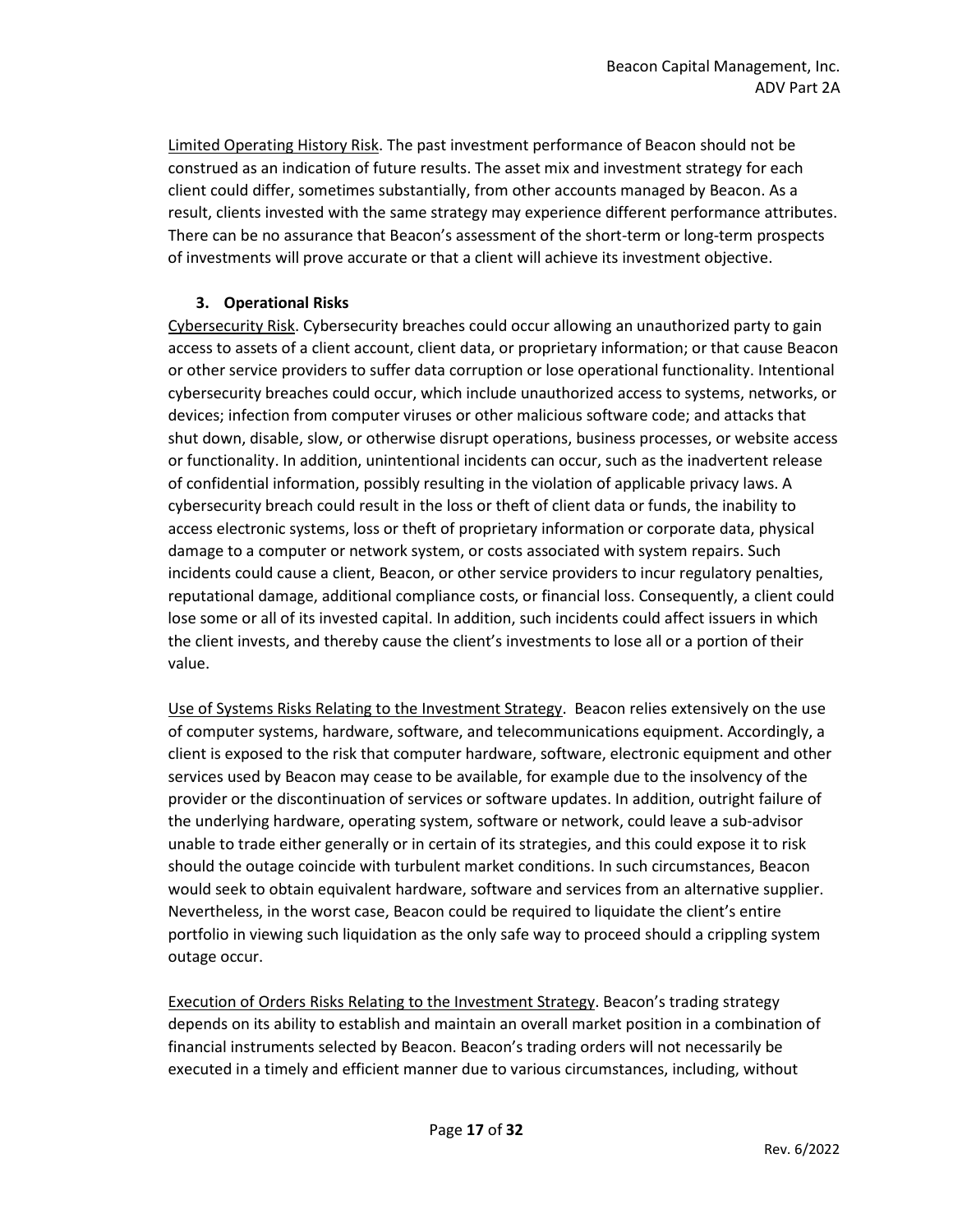limitation, systems failures or human error, brokers, agents, or other service providers. In such an event, Beacon might only be able to acquire some, but not all, of the components of such position, or if the overall position were to need adjustment, Beacon might not be able to make such adjustment. As a result, a client would not be able to achieve the market position selected by Beacon and might incur a loss in liquidating its position.

Economic and Market Condition Risks Relating to the Investment Strategy. The success of a client account will be affected by general economic and market conditions, such as interest rates, availability of credit, credit defaults, inflation rates, economic uncertainty, changes in laws (including laws relating to taxation of investments), trade barriers, currency exchange controls, sovereign economic activity and financial regulation, and national and global events (including wars, pandemics, natural disasters, terrorist acts, or security operations). These factors can affect the level and volatility of financial instruments' prices and the liquidity of a client's investments. Volatility or illiquidity could impair a client account's profitability or result in losses. An account could maintain substantial trading positions that can be adversely affected by the level of volatility in the financial markets — the larger the positions, the greater the potential for loss. The economies of foreign countries could differ favorably or unfavorably from the U.S. economy in such respects as growth of gross domestic product, rate of inflation, currency depreciation, asset reinvestment, resource self-sufficiency, and balance of payments position. Further, certain foreign economies are heavily dependent upon international trade and, accordingly, have been and could continue to be adversely affected by trade barriers, exchange controls, managed adjustments in relative currency values, and other protectionist measures imposed or negotiated by the countries with which they trade. The economies of certain foreign countries could be based, predominantly, on only a few industries and could be vulnerable to changes in trade conditions and thereby have higher levels of debt or inflation. A client could also be negatively affected if the operations and effectiveness of Beacon and its affiliates, obligors, and counterparties, or its service providers, are compromised or if necessary or beneficial systems and processes are disrupted*.* 

Limitation of Risk Management Techniques. Risk management techniques are based in part on the observation of historical market behavior, which will not necessarily predict market divergences that are larger than historical indicators. Also, information used to manage risks will not necessarily be accurate, complete or current, and such information can be misinterpreted.

# **4. Exchange-Traded Funds Risk**

A client may invest in exchange-traded funds ("ETFs"), which are shares of publicly traded unit investment trusts, open-end funds, or depository receipts that seek to track the performance and dividend yield of specific indexes or companies in related industries. These indexes can be broad-based, sector, or international. However, ETF shareholders are generally subject to the same risk as holders of the underlying securities they are designed to track. ETFs are also subject to certain additional risks, including, without limitation, the risk that their prices may not correlate with changes in the prices of the underlying securities they are designed to track, and the risk of trading in an ETF halting due to market conditions or other reasons, based on the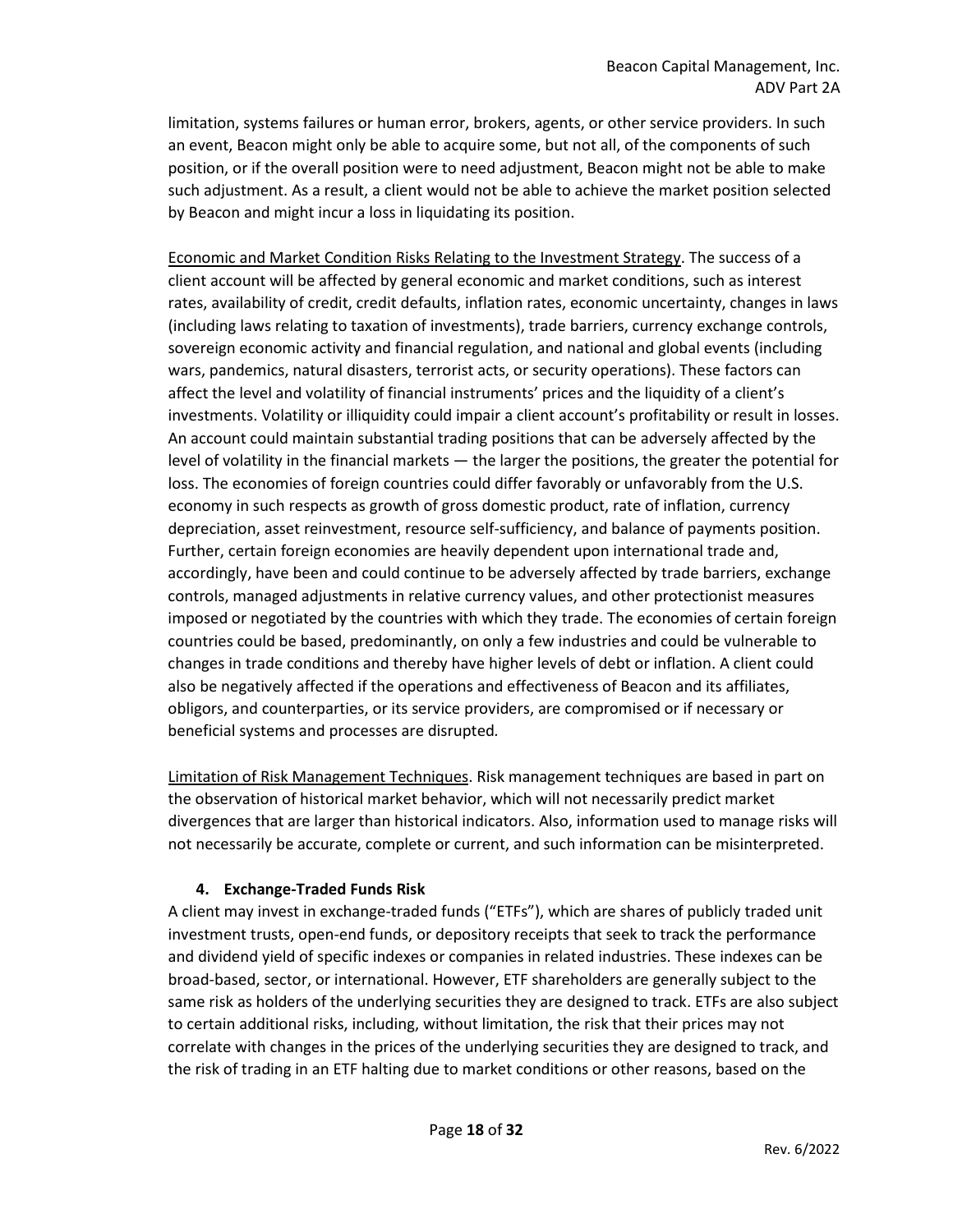policies of the exchange upon which the ETF trades. Furthermore, ETFs will be managed by a third party not affiliated with Beacon or its affiliates. In addition, the client may bear, along with other shareholders of an ETF, its pro rata portion of the ETF's expenses, including management fees. Accordingly, in addition to bearing their proportionate share of the expenses (*e.g.,*  management fees and other expenses), clients may also indirectly bear similar expenses of an ETF, which can have a material adverse effect on the return on capital of a client account. A client may not purchase shares of an ETF or other registered investment company (other than money market funds in compliance with Rule 2a-7 under the Investment Company Act) if, after the purchase, the client would own more than 3% of the acquired company's voting stock. Any purchase by a client of an ETF or other registered investment company must be in compliance with Section 12(d)(1)(A)(i) of the Investment Company Act.

# **C. Primary Security Recommendations**

*If you recommend primarily a particular type of security, explain the material risks involved. If the type of security involves significant or unusual risks, discuss these risks in detail.*

Beacon generally seeks investment strategies that do not involve significant or unusual risk beyond that of the general domestic and/or international equity markets.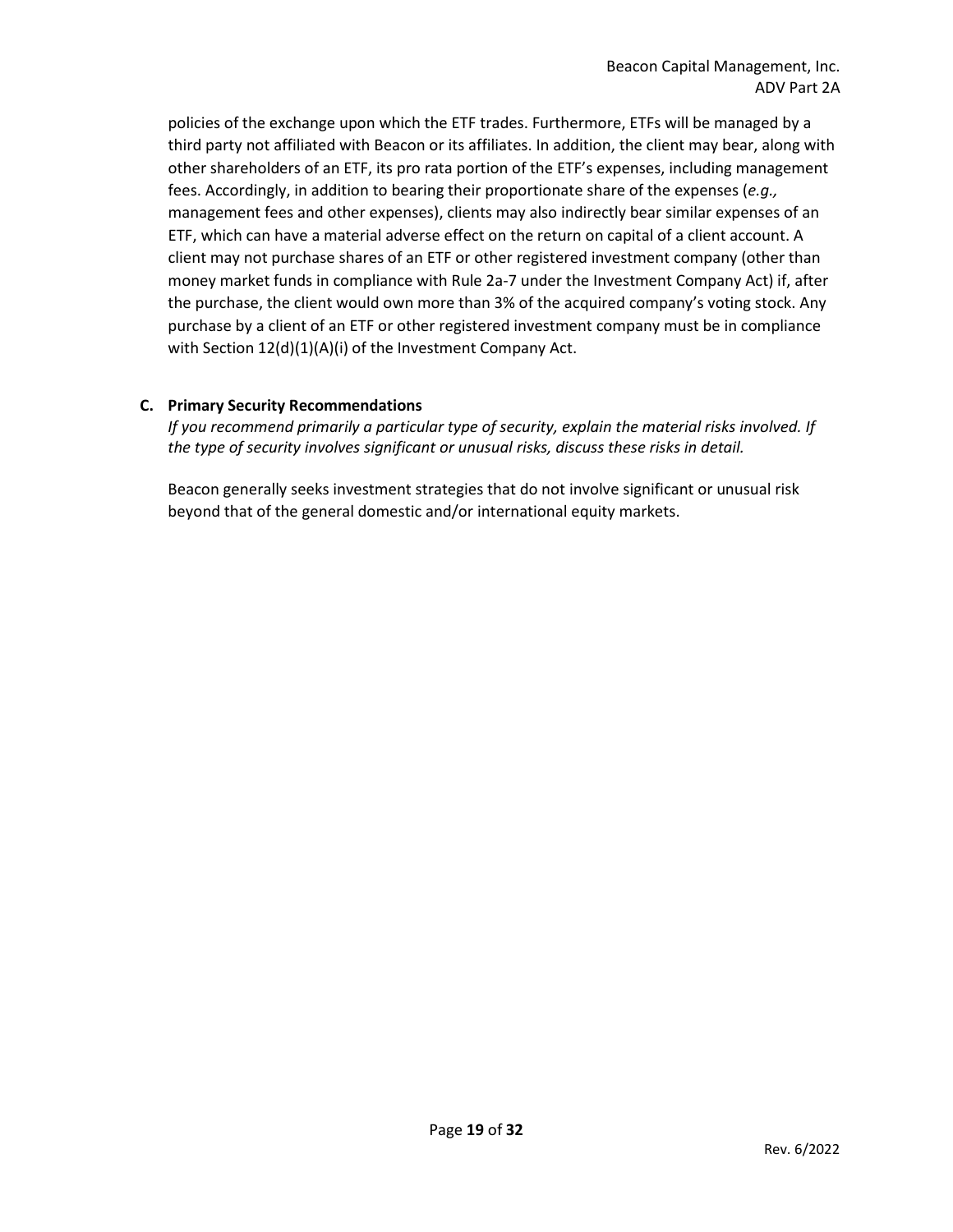# <span id="page-19-0"></span>**Item 9: Disciplinary Information**

*If there are legal or disciplinary events that are material to a client's or prospective client's evaluation of your advisory business or the integrity of your management, disclose all material facts regarding those events.*

There are no legal or disciplinary events that are material to a client's or prospective client's evaluation of Beacon or the integrity of its management.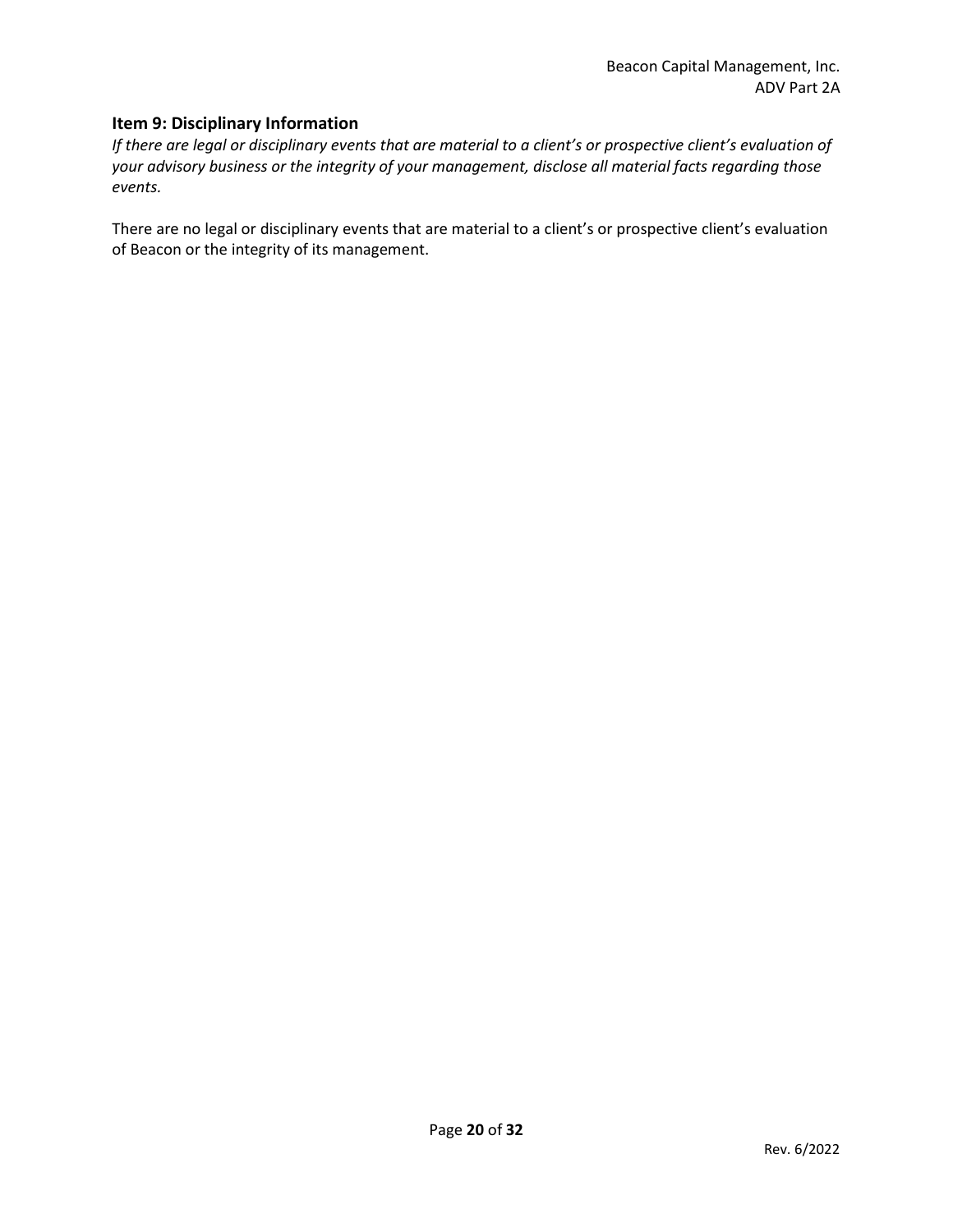# <span id="page-20-0"></span>**Item 10: Other Financial Industry Activities and Affiliations**

### **A. Broker Dealer Registration**

*If you or any of your management persons are registered, or have an application pending to register, as a broker-dealer or a registered representative of a broker-dealer, disclose this fact.*

Brett Agnew, General Counsel of Beacon, is a registered representative of Sammons Financial Network, an affiliated broker-dealer.

No other management persons of Beacon are registered or have an application to register as a broker-dealer or as a registered representative of a broker-dealer.

**B. Future Commission Merchant, Commodity Pool Operator or Commodity Trading Advisor**  *If you or any of your management persons are registered, or have an application pending to register, as a futures commission merchant, commodity pool operator, a commodity trading advisor, or an associated person of the foregoing entities, disclose this fact.*

No management persons of Beacon are registered or have an application to register as a future commission merchant, commodity pool operator or commodity trading advisor or as an associated person of the foregoing entities.

#### **C. Related Persons**

*Describe any relationship or arrangement that is material to your advisory business or to your clients that you or any of your management persons have with any related person listed below. Identify the related person and if the relationship or arrangement creates a material conflict of interest with clients, describe the nature of the conflict and how you address it.* 

*1. broker-dealer, municipal securities dealer, or government securities dealer or broker 2. investment company or other pooled investment vehicle (including a mutual fund, closed-end investment company, unit investment trust, private investment company or "hedge fund," and offshore fund) 3. other investment adviser or financial planner 4. futures commission merchant, commodity pool operator, or commodity trading advisor 5. banking or thrift institution 6. accountant or accounting firm 7. lawyer or law firm 8. insurance company or agency 9. pension consultant 10. real estate broker or dealer 11. sponsor or syndicator of limited partnerships.*

Beacon is affiliated with the following broker-dealers, insurance companies, registered investment companies, registered investment advisors, insurance companies, and other financial entities, some of which may be considered material as described below:

1. **North American Company for Life and Health Insurance.** North American provides insurance products to consumers throughout most of the United States through a portfolio of term, universal life, and indexed universal life insurance products. North American also offers a wide variety of traditional fixed and fixed index annuities.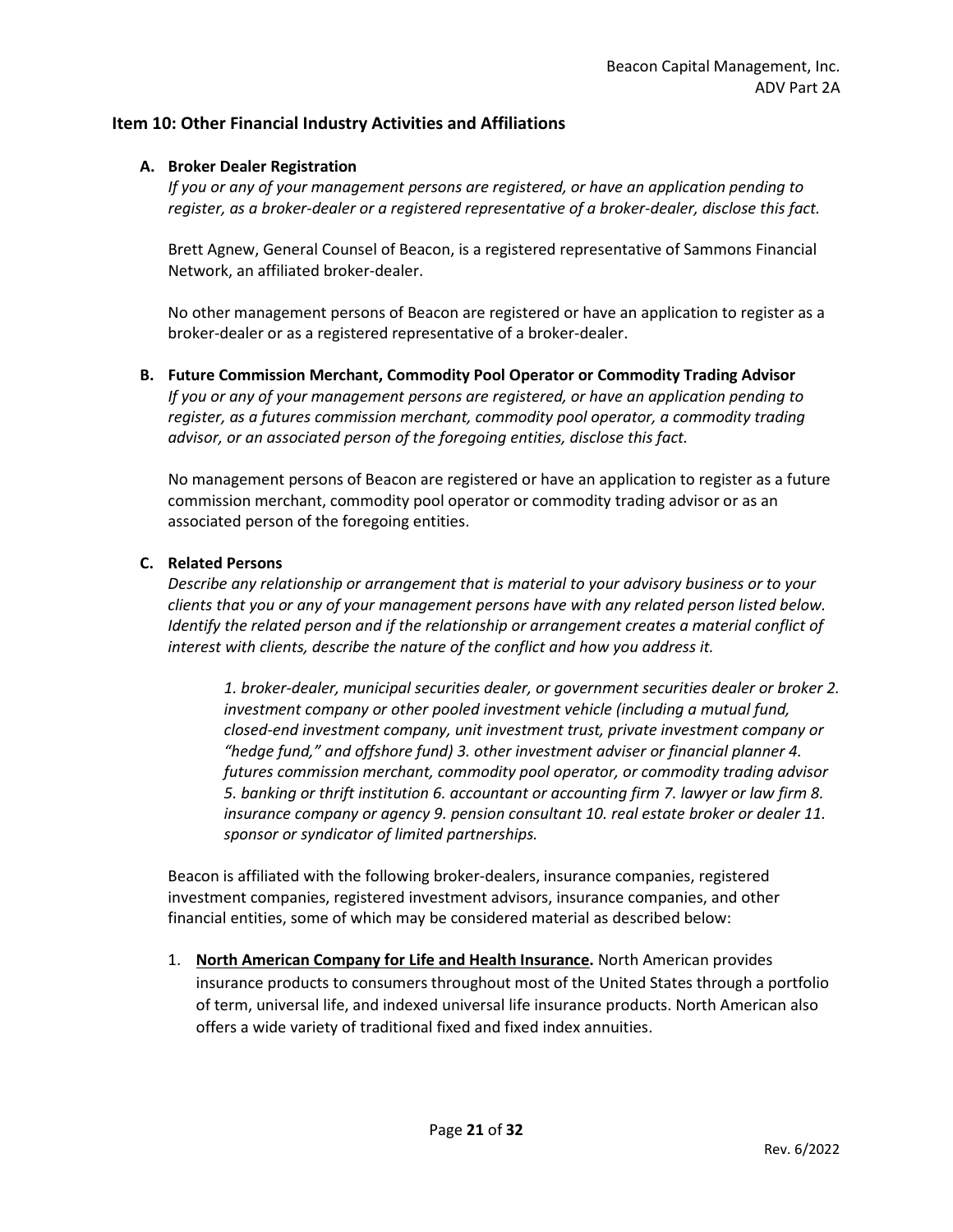- 2. **Midland National Life Insurance Company.** Midland National provides insurance products to consumers throughout most of the United States through a portfolio of term, universal life, and indexed universal life insurance products. Midland National also offers a wide variety of traditional fixed and fixed index annuities as well as certain variable and registered index-linked annuities.
- 3. **Solberg Reinsurance Company, MNL Reinsurance Company, and Canal Reinsurance Company.** Solberg Reinsurance, MNL Reinsurance, and Canal Reinsurance are limited purpose captive reinsurance companies owned by Midland National.
- 4. **SFG Bermuda, Ltd.** SFG Bermuda is the captive reinsurance arm of Sammons Financial Group.
- 5. **SFG Tenura.** Tenura is holding company under Sammons Financial Group.
- 6. **Sammons Financial Network, Inc.** SFN is the distributor for Midland National's variable products. SFN is a registered broker/dealer under the Securities Exchange Act of 1934 and a member FINRA. SFN is an indirect wholly-owned subsidiary of Sammons Enterprises, Inc., of Dallas, Texas, the ultimate parent company of SFGAM.
- 7. **My Financial Freedom LLC.** My Financial Freedom is a licensed insurance agency in all states where Midland National and North American do business.
- 8. **Heyday Insurance Agency, LLC.** My Financial Freedom is a licensed insurance agency in all states where Midland National and North American do business.
- 9. **Sammons Financial Group Asset Management, Inc.** SFGAM is a registered investment advisor, providing investment mangagment services to affiliated companies.

# **D. Recommendation or Selection of Other Investment Advisors**

*If you recommend or select other investment advisers for your clients and you receive compensation directly or indirectly from those advisers that creates a material conflict of interest, or if you have other business relationships with those advisers that create a material conflict of interest, describe these practices and discuss the material conflicts of interest these practices create and how you address them.*

Beacon does not receive compensation from other investment advisors for recommending or selecting their services for its clients.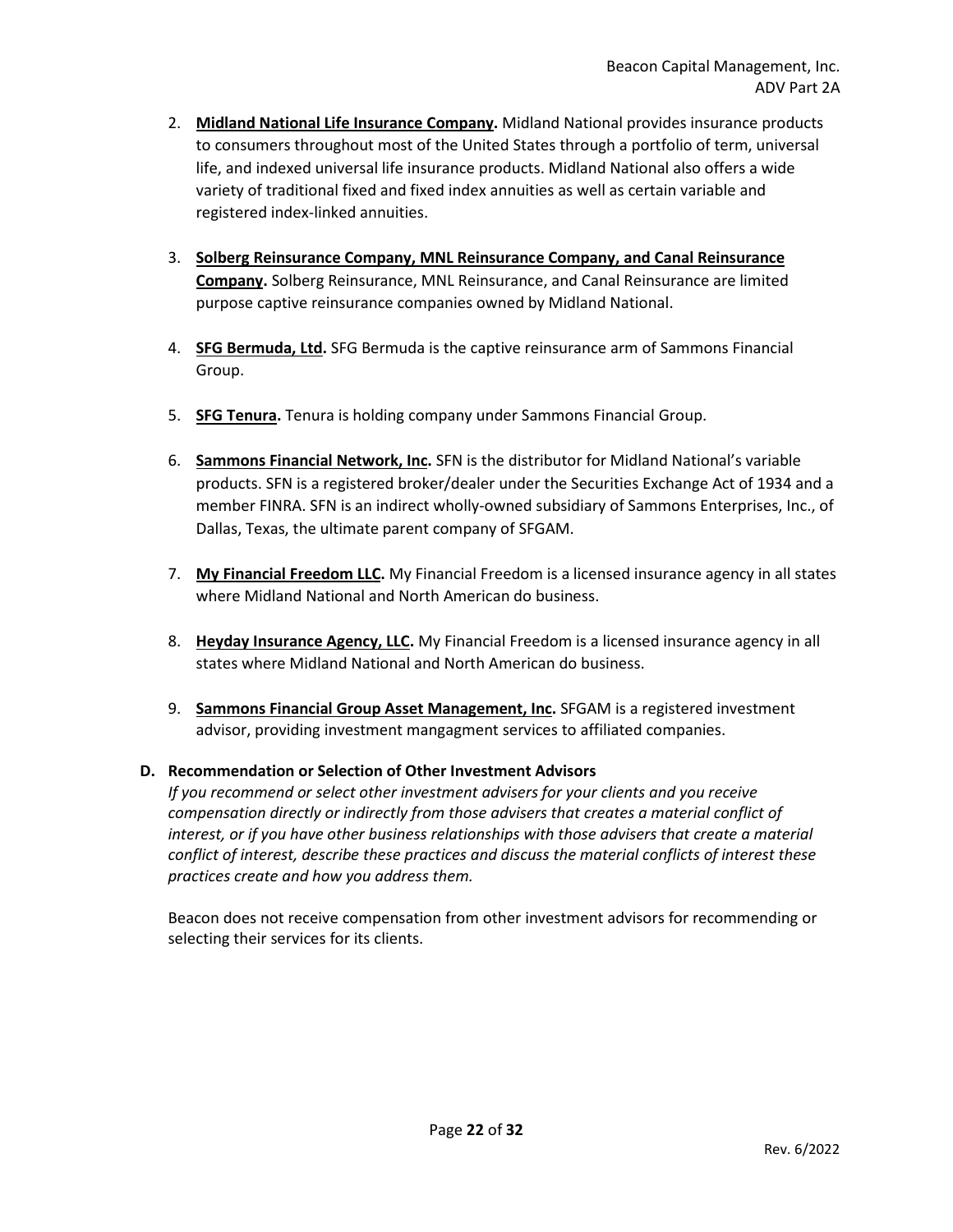# <span id="page-22-0"></span>**Item 11: Code of Ethics, Participation or Interest in Client Transactions and Personal Trading**

# **A. Code of Ethics**

*If you are an SEC-registered adviser, briefly describe your code of ethics adopted pursuant to SEC rule 204A-1 or similar state rules. Explain that you will provide a copy of your code of ethics to any client or prospective client upon request.*

Beacon maintains a written Code of Ethics designed to meet the requirements of Rule 204A-1 under the Advisers Act. The Code is intended to ensure that all acts, practices, and courses of business engaged in by the firm reflect high standards of integrity and comply with the requirements of applicable federal securities laws. All employees are subject to the requirements of the Code. Employees must avoid activities, interests, and relationships that might interfere or appear to interfere with making decisions in the best interests of its clients. The Code is designed to assure that the personal securities transactions, activities and interests of employees of Beacon will not interfere with (i) making decisions in the best interest of advisory clients and (ii) implementing such decisions while, at the same time, allowing employees to invest for their own accounts.

Violations of the Code can result in personal sanctions, including termination of employment.

Our clients or prospective clients can request a copy of the Code of Ethics by contacting Beacon's Chief Compliance Officer at riacompliance@sfgmembers.com.

#### **B. Recommendations Involving Material Financial Interests**

*If you or a related person recommends to clients, or buys or sells for client accounts, securities in which you or a related person has a material financial interest, describe your practice and discuss the conflicts of interest it presents. Describe generally how you address conflicts that arise.*

Beacon does not recommend that clients buy or sell any security in which a related person to Beacon has a material financial interest.

#### **C. Investing Personal Money in the Same Securities as Clients**

*If you or a related person invests in the same securities (or related securities, e.g., warrants, options or futures) that you or a related person recommends to clients, describe your practice and discuss the conflicts of interest this presents and generally how you address the conflicts that arise in connection with personal trading.*

From time to time, employees of Beacon may buy or sell securities for themselves that they also recommend to clients. This may provide an opportunity for employees of Beacon to buy or sell the same securities before or after recommending the same securities to clients, resulting in employees profiting off the recommendations they provide to clients. Such transactions may create a conflict of interest. Beacon will always document any transactions that could be construed as conflicts of interest and will always transact client business before or simultaneously with the employee when similar securities are being bought or sold.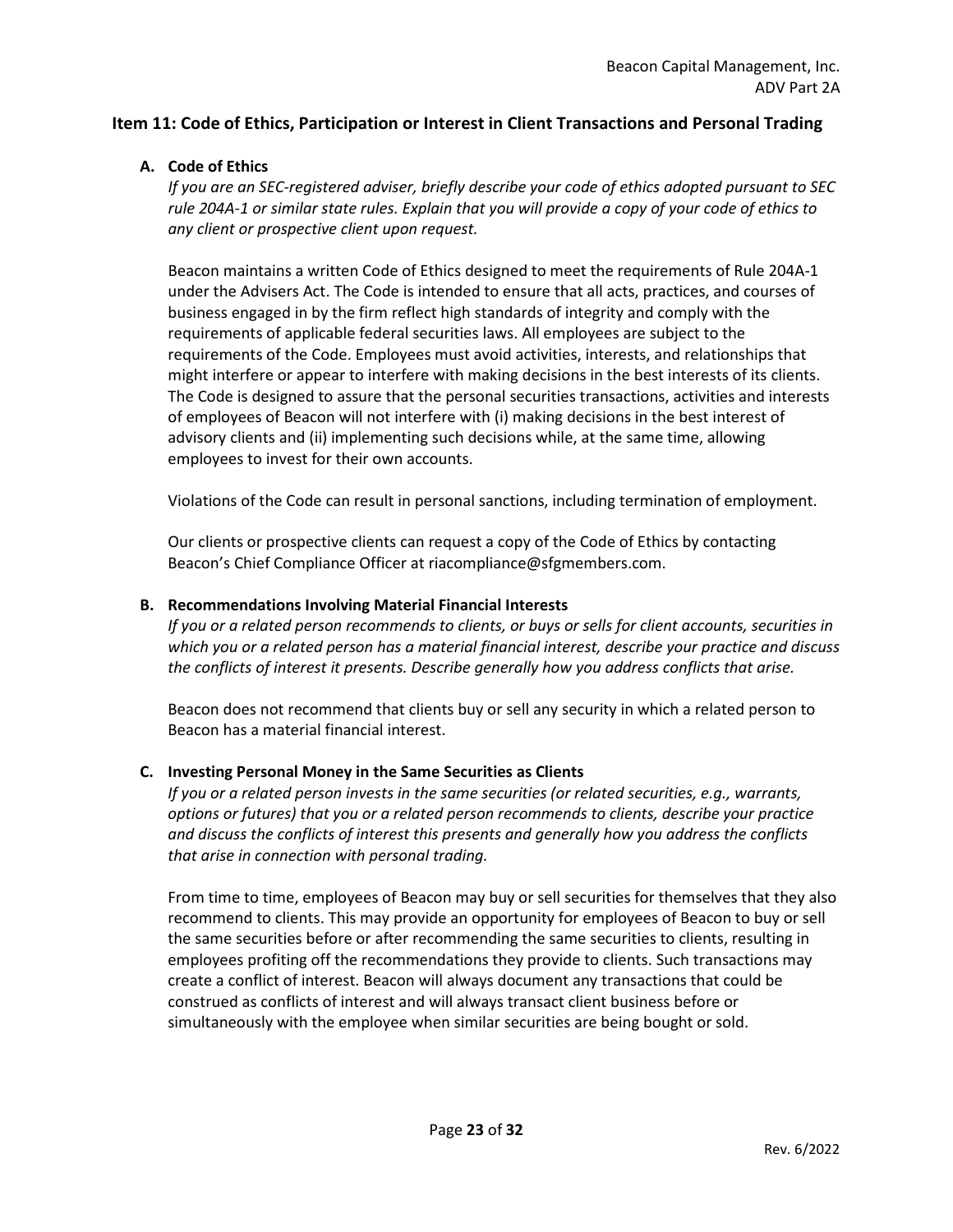# **D. Trading Securities at or around the Same Time as Clients' Securities**

*If you or a related person recommends securities to clients, or buys or sells securities for client accounts, at or about the same time that you or a related person buys or sells the same securities for your own (or the related person's own) account, describe your practice and discuss the conflicts of interest it presents. Describe generally how you address conflicts that arise.*

From time to time, employees of Beacon may buy or sell securities for themselves at or around the same time as clients. This may provide an opportunity for an employee of Beacon to buy or sell securities before or after recommending securities to clients resulting in the employee profiting off the recommendations provided to clients. Such transactions may create a conflict of interest. Beacon employees will always transact client transactions simultaneously with, or before, the employee.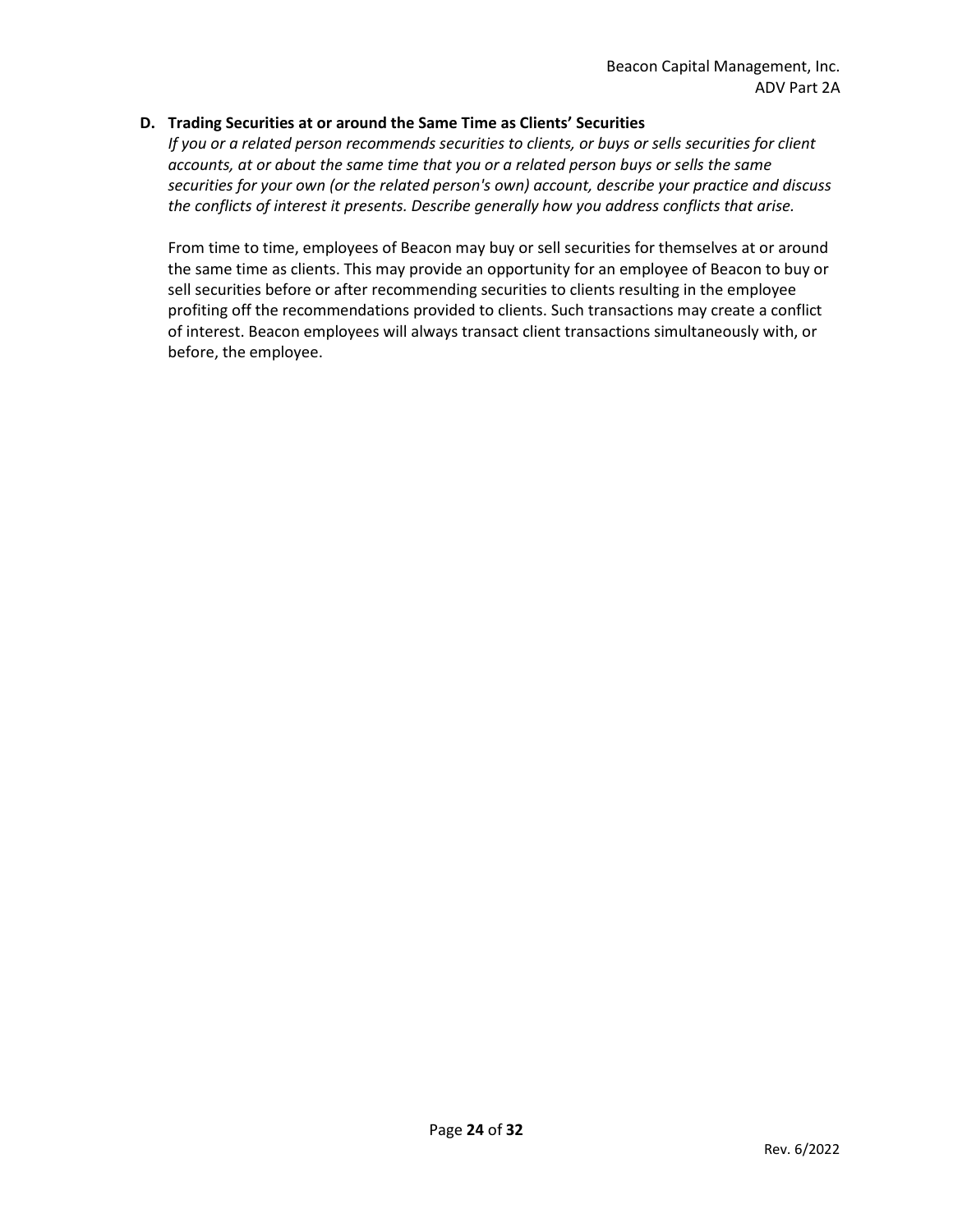# <span id="page-24-0"></span>**Item 12: Brokerage Practices**

# **A. Factors Used to Select Custodians and/or Broker/Dealers**

*Describe the factors that you consider in selecting or recommending broker-dealers for client transactions and determining the reasonableness of their compensation (e.g., commissions).*

For clients in need of brokerage or custodial services, and depending on client circumstances and needs, Beacon may recommend the use of one of several broker dealers, provided Beacon can meet its fiduciary obligation of best execution. Clients must evaluate these brokers before opening an account. The factors considered by Beacon when making this recommendation are the broker's ability to provide professional services, Beacon's experience with the broker, the broker's reputation, and the broker's quality of execution services and costs of such services, among other factors. Clients are not under any obligation to effect trades through any recommended broker.

Beacon participates in the following custodial programs, which it may recommend to clients: the Schwab Advisor Services program offered to independent investment advisors by Charles Schwab & Company, Inc. ('Schwab') and the Advisor Products program provided by First Clearing, LLC ("FCC") sponsored by Wells Fargo Advisors. Schwab and FCC are SEC registered broker dealers. Schwab and FCC are not affiliated with Beacon. As part of these programs, Beacon receives benefits that it would not receive if it did not offer investment advice. There is no direct link between Beacon's participation in the custodial program and the investment advice given to clients.

Schwab and FCC offer services to independent registered investment advisors, which include custody of securities, trade execution and clearance and settlement of transactions. Beacon receives some benefits from Schwab and FCC through its participation in the custodian's program.

Clients directing Beacon to manage accounts with a specific broker-dealer and their affiliated custodian, including those recommended by us, have the sole responsibility for negotiating commission rates and other transaction costs with the broker-dealer and/or custodian. Clients may be able to obtain lower transaction fees and/or charges with broker-dealers and custodians other than those selected by Beacon.

Broker dealers are required to supervise the securities trading activities of its representatives. Clients may request that brokerage transactions be directed to a particular broker or dealer. However, if Beacon believes that the use of the client's selected broker dealer would hinder the firm meeting its supervisory obligations, Beacon will not accept the account. Furthermore, if Beacon believes that the use of that broker dealer would hinder Beacon in meeting its fiduciary obligations, Beacon will not accept the account.

# **1. Research and Other Soft-Dollar Benefits**

Beacon and associated persons may, from time to time, receive incentive awards for the recommendation or introduction of insurance products. The receipt of this compensation may affect Beacon's judgment in recommending products to its clients. Schwab, TD Ameritrade and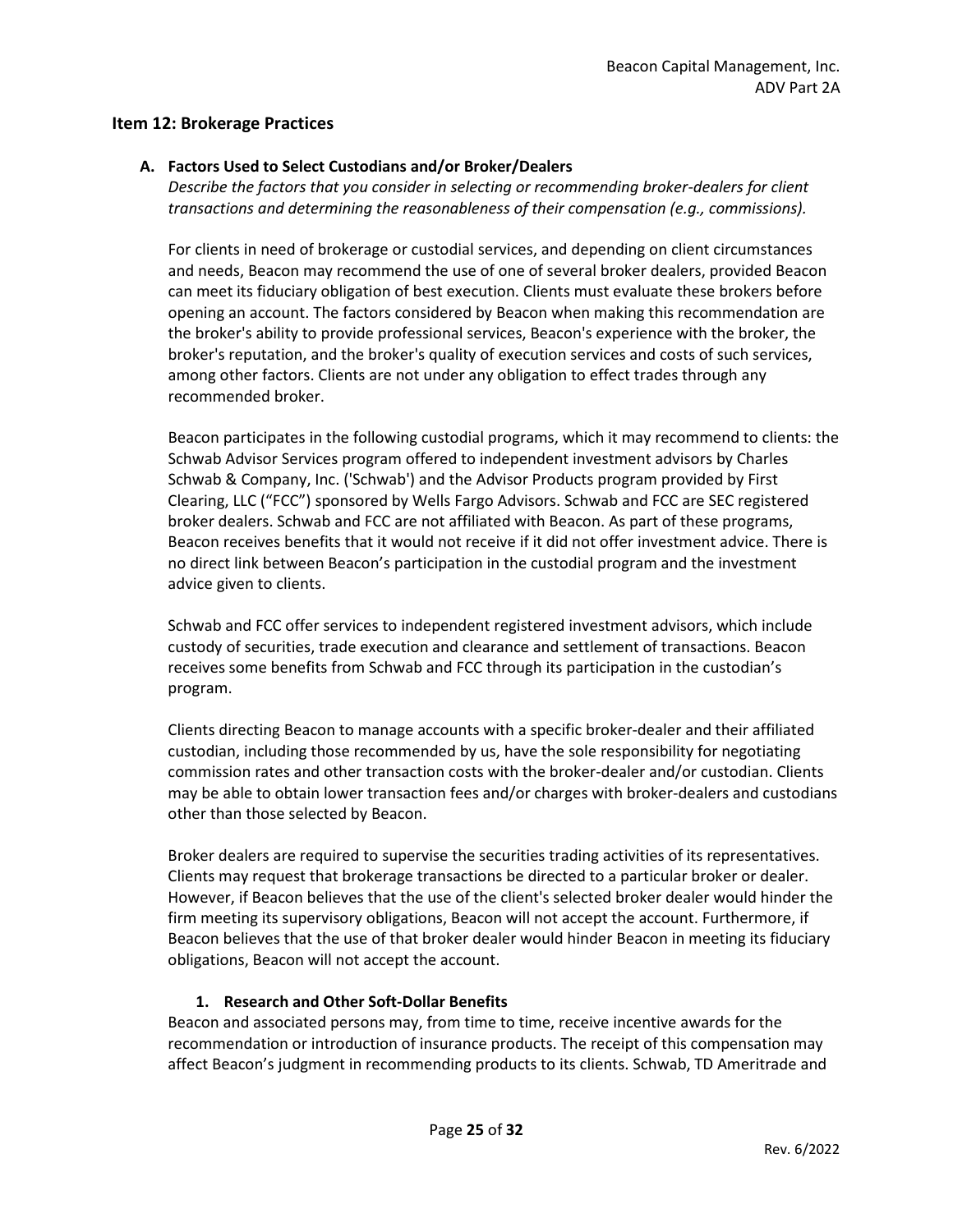FCC also make available to Beacon other products and services that benefit Beacon but may not benefit its clients' accounts.

Some of these other products and services assist Beacon in managing and administering clients' accounts. These include software and other technologies that provide access to client account data (such as trade confirmations and account statements), facilitating trade execution (and allocation of aggregated trade orders for multiple client accounts), access to funds with no transaction fees and to certain institutional money managers, facilitating payment of Beacon's fees from its clients' accounts, providing research products and tools, pricing information and other market data, discounts on compliance, marketing, research, technology, practice management products or services provided to Beacon by third party vendors, and assisting with back-office functions, customer relationship management, recordkeeping and client reporting. Many of these services generally may be used to service all or a substantial number of Beacon's accounts. Recommended brokers also make available to Beacon other services intended to help Beacon manage and further develop its business enterprise. These services may include consulting, publications and conferences on practice management, information technology, business succession, regulatory compliance, and marketing.

Beacon does not enter into any commitments with the brokers for transaction levels in exchange for any services or products from brokers. While as a fiduciary, Beacon endeavors to act in its clients' best interests, Beacon's requirement that clients maintain their assets in accounts at Schwab, TD Ameritrade or FCC may be based in part on the benefit to Beacon of the availability of some of the foregoing products and services and not solely on the nature, cost or quality of custody and brokerage services provided by the brokers, which may create a potential conflict of interest.

By receiving some of the additional products and services described above, Beacon may receive certain additional economic benefits, which may or may not be offered to other independent advisors that also participate in the Schwab, TD Ameritrade and FCC service programs. Beacon's receipt of additional products and services does not diminish Beacon's duty to act in the best interest of its clients, including seeking best execution of trades for client accounts.

# **2. Brokerage for Client Referrals**

Beacon receives no referrals from a Broker-Dealer or a third -party in exchange for using that Broker-Dealer or third party.

# **3. Directing Which Broker/Dealer/Custodian to Use**

Beacon allows clients to direct brokerage. Clients may direct brokerage based on advice and recommendations made by the Firm that has referred the client to Beacon. Beacon may be unable to achieve most favorable execution of client transactions if clients choose to direct brokerage. This may cost clients money because without the ability to direct brokerage, Beacon may not be able to aggregate orders to reduce transactions costs resulting in higher brokerage commissions and less favorable prices. Not all investment advisors allow their clients to direct brokerage.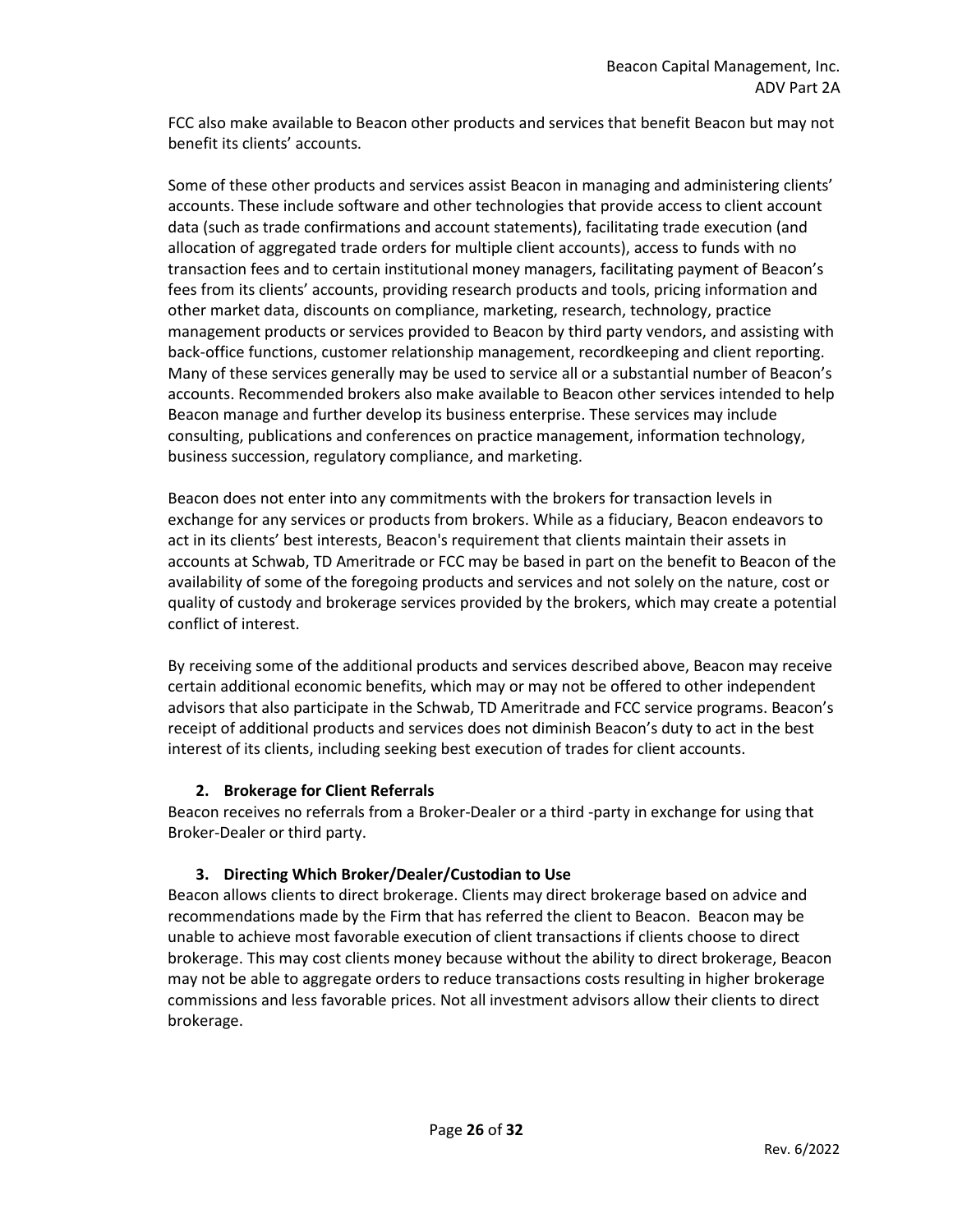### **B. Aggregation of Purchase or Sale of Securities**

*Discuss whether and under what conditions you aggregate the purchase or sale of securities for various client accounts. If you do not aggregate orders when you have the opportunity to do so, explain your practice and describe the costs to clients of not aggregating.*

Routine trading, which results from normal rebalancing, new accounts, liquidations, cash or security additions or withdrawals, tax harvesting, or any other client-requested transactions, are typically executed as market block orders when possible.

Firm-wide risk management trades may be conducted as block transactions if Beacon determines it could yield best execution results for clients. The practice of block trading may allow Beacon to obtain more favorable execution, including more favorable pricing, than would otherwise be available if orders were not aggregated. Using block transactions may also assist Beacon in potentially avoiding an adverse effect on the price of a security that could result from simultaneously placing a number of separate successive or competing client orders. Beacon may also determine that when processing firm-wide risk management trades, that submitting competitive risk block orders or having block orders traded throughout the day, may also produce more favorable execution fills for Beacon's clients.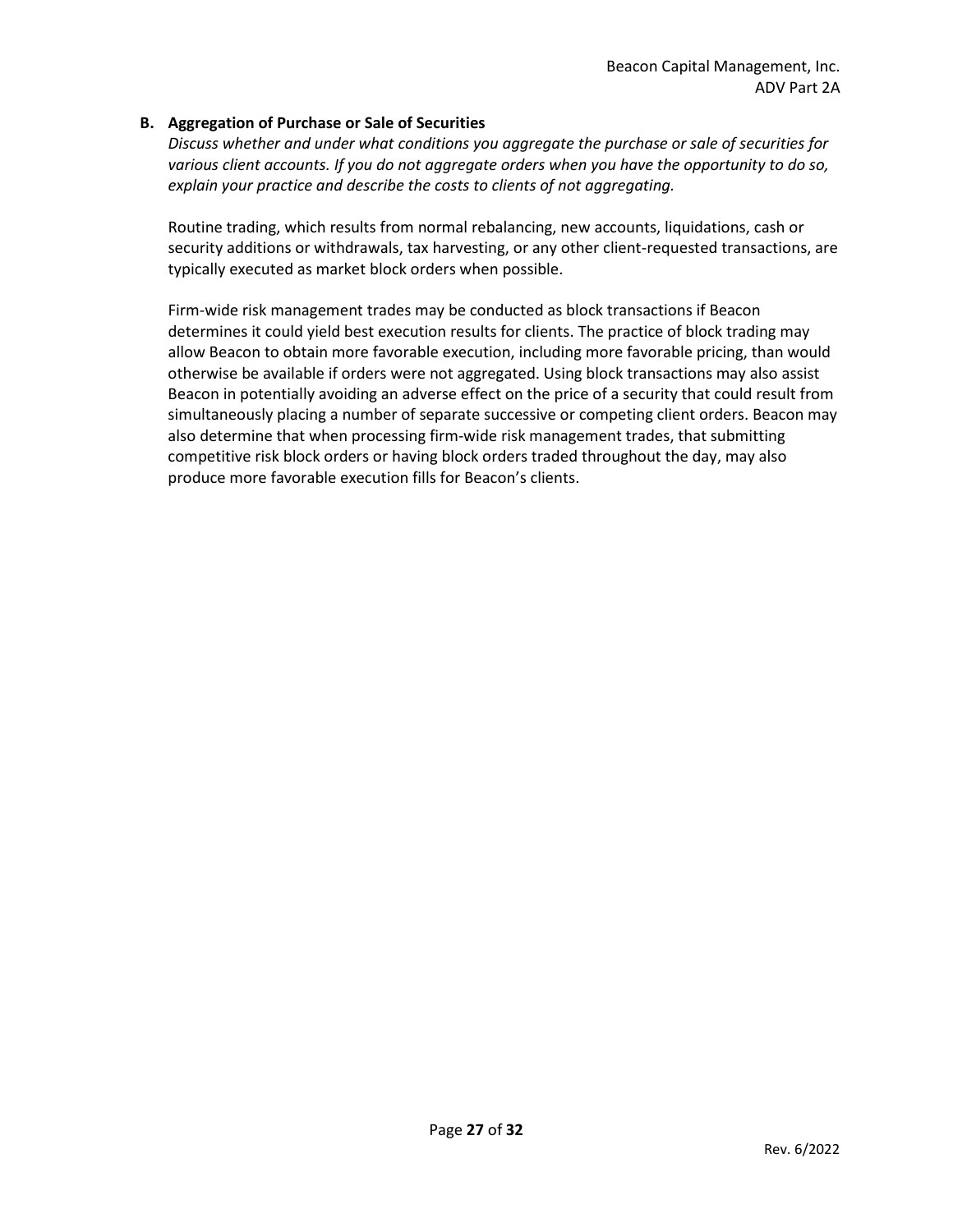# <span id="page-27-0"></span>**Item 13: Review of Accounts**

# **A. Review of Client Accounts and Financial Plans**

*Indicate whether you periodically review client accounts or financial plans. If you do, describe the frequency and nature of the review, and the titles of the supervised persons who conduct the review.*

Client accounts are monitored by Beacon on an ongoing basis by James Christopher Cook, President, as well as Beacon's trading team. Reviews might include comparisons against benchmark figures, performance, structure, adherence to client guidelines, prices, market conditions, portfolio holdings, transactions, and cash flows.

Emily Damman, Chief Compliance Officer, monitors client accounts on an ongoing basis for consistency with client objectives, portfolio guidelines, and restrictions.

#### **B. Triggering Factors for Client Account Review**

*If you review client accounts on other than a periodic basis, describe the factors that trigger a review.*

Client accounts may also be reviewed outside the set cadence under a number of circumstances, including client inquiry, atypical market activity, compliance checks, or changes in client's financial situation, including retirement, termination of employment, or physical move.

# **C. Client Reports**

*Describe the content and indicate the frequency of regular reports you provide to clients regarding their accounts. State whether these reports are written.*

Clients engaged in investment supervisory and investment advisory services will receive, at minimum, a quarterly performance evaluation report from Beacon detailing the client's account. Each client will also receive a monthly statement from their custodian detailing their client account.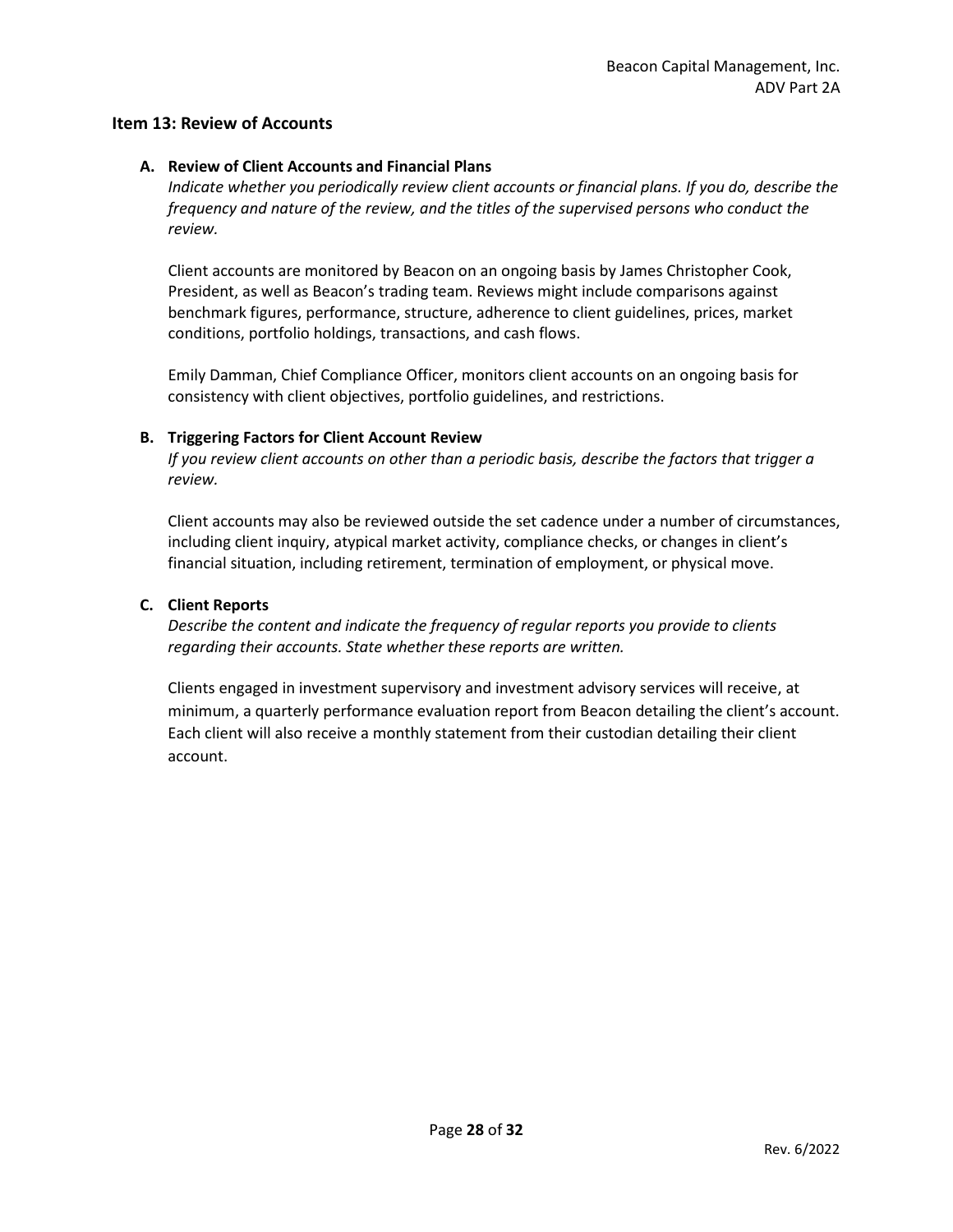# <span id="page-28-0"></span>**Item 14: Client Referrals and Other Compensation**

### **A. Economic Benefit from Third Parties for Advice**

*If someone who is not a client provides an economic benefit to you for providing investment advice or other advisory services to your clients, generally describe the arrangement, explain the conflicts of interest, and describe how you address the conflicts of interest. For purposes of this Item, economic benefits include any sales awards or other prizes.*

Beacon may receive some economic benefit from its custodians in the form of support products and services it makes available to Beacon and other independent investment advisors that have their client accounts maintained at TD Ameritrade, Schwab or FCC. These products and services, how they benefit Beacon, and the related conflicts of interest are described above (see Item 12 – Brokerage Practices). The availability of products and services offered by TD Ameritrade, Schwab or FCC is not based on Beacon providing particular investment advice, such as buying particular securities for clients.

# **B. Compensation of Non-Supervised Persons for Client Referrals**

*If you or a related person directly or indirectly compensates any person who is not your supervised person for client referrals, describe the arrangement and the compensation.*

Beacon enters into soliciting arrangements with registered investment advisors, an affiliated broker-dealer of a registered investment advisor, or a broker-dealer ("Soliciting Firms") pursuant to which the representatives of their firms ("Solicitors") offer its services to the public. Through these arrangements, Beacon may pay a cash referral fee to the Soliciting Firm and/or Solicitor based upon a percentage of the investment management fee. The amount of the referral fee is disclosed to client via the Client's Investment Management Agreement and Solicitation Disclosure Statement. In connection with these arrangements, Beacon will comply with Rule 206(4)-3 under the Advisers Act.

The referral fee is paid pursuant to a written agreement, which is retained by the Soliciting Firm, the Solicitor and Beacon. This information is disclosed prior to or at the time of entering into an Investment Management Agreement with Beacon. Soliciting Firms, through their Solicitors, on their own and not related in any way to their solicitors' agreements with Beacon and not on Beacon's recommendation, may also sell insurance, annuities, mutual funds, stocks, bonds, and/or limited partnerships to clients. These Solicitors may receive separate and typical commissions on the sale of these products. Beacon may pay a portion of the investment management fee to other affiliated or non-affiliated parties who assist with certain administrative tasks associated with the management of the client account.

Beacon is marketed by independent third parties that describe Beacon's investment strategies to Firms and provide ongoing resources. These third parties are compensated through a portion of the Beacon Management Fee.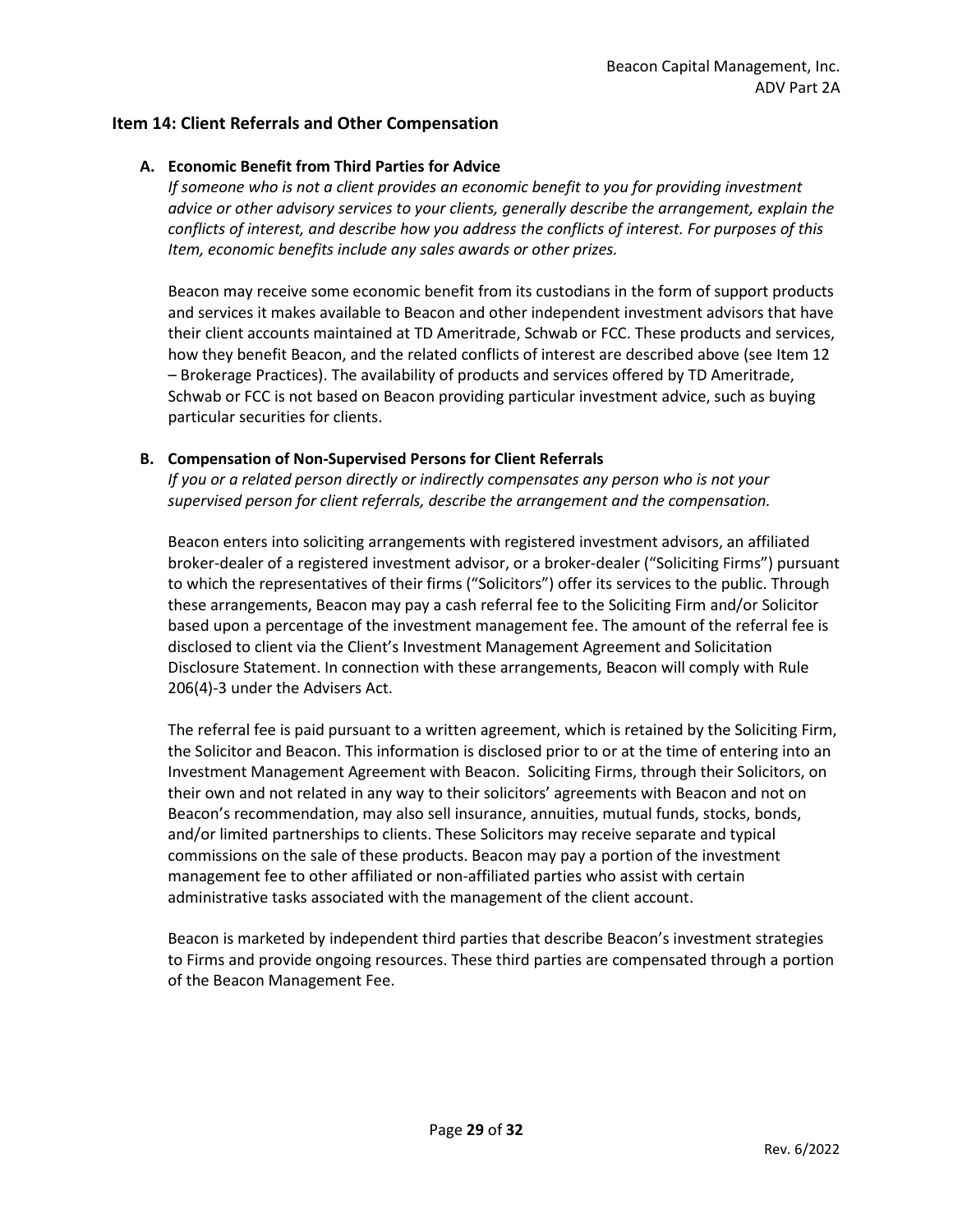#### <span id="page-29-0"></span>**Item 15: Custody**

*If you have custody of client funds or securities and a qualified custodian sends quarterly, or more frequent, account statements directly to your clients, explain that clients will receive account statements from the broker-dealer, bank or other qualified custodian and that clients should carefully review those statements. If your clients also receive account statements from you, your explanation must include a statement urging clients to compare the account statements they receive from the qualified custodian with those they receive from you.*

Beacon does not take custody of client accounts at any time.

Beacon does not have physical custody of any client funds or securities. Instead, client assets are held with qualified custodians, primarily Schwab, TD Ameritrade and FCC.

If the client chooses to be billed directly by the custodian, Beacon would have constructive custody over that account and must have written authorization from the client to do so. Clients will receive all required account statements and billing invoices that are required in each jurisdiction, and they should carefully review those statements for accuracy.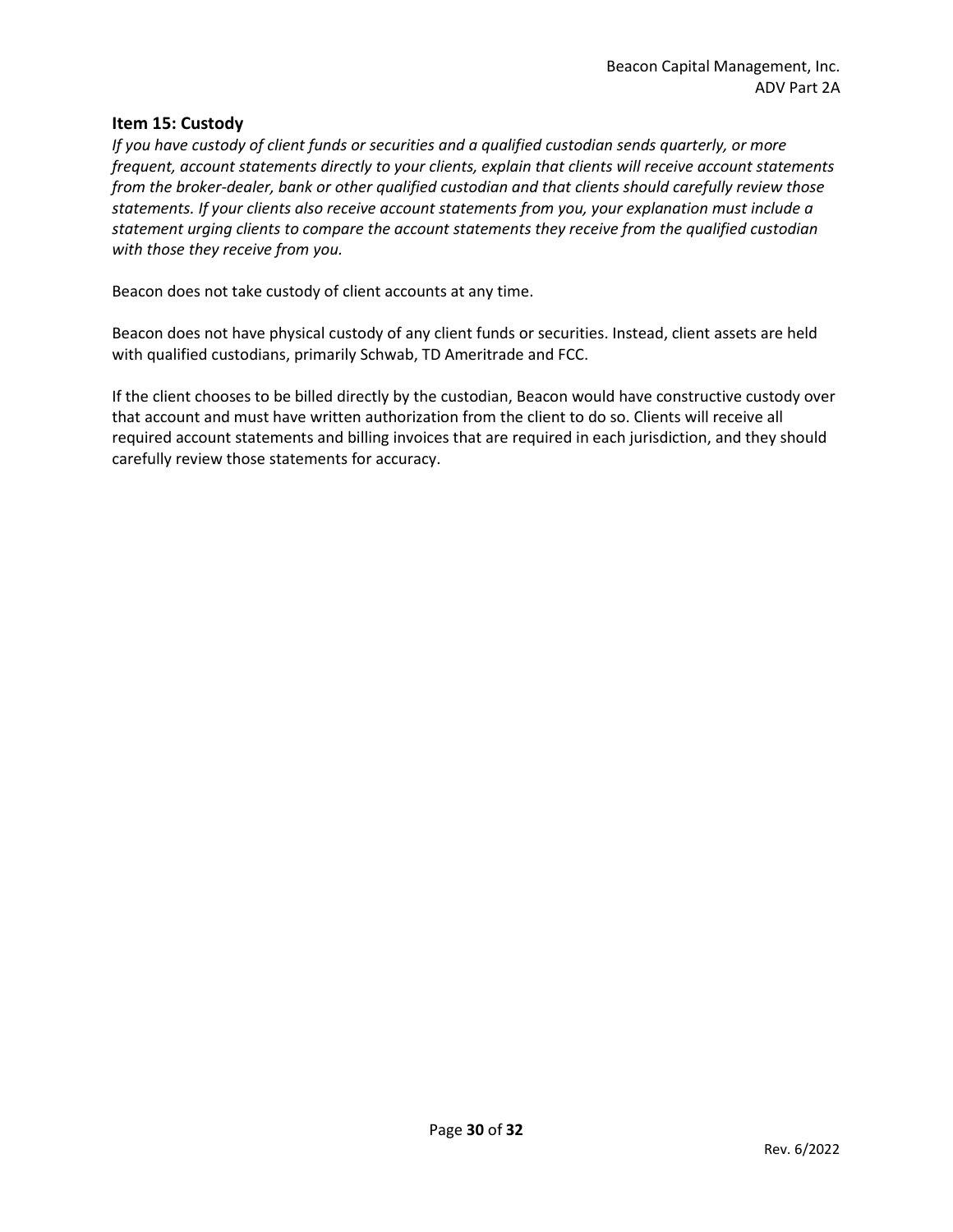### <span id="page-30-0"></span>**Item 16: Investment Discretion**

*If you accept discretionary authority to manage securities accounts on behalf of clients, disclose this fact and describe any limitations clients may (or customarily do) place on this authority. Describe the procedures you follow before you assume this authority (e.g., execution of a power of attorney).*

For those client accounts for which Beacon provides ongoing investment supervisory, investment advisory and separately managed account advisory services, the client has given Beacon written discretionary authority over the client account with respect to securities to be bought or sold and the amount of securities to be bought or sold.

Details of this relationship are fully disclosed to the client before any advisory relationship has commenced. The client provides Beacon discretionary authority via their Investment Advisory Contract or Investment Management Agreement and in the contract between the client and the custodian. In all cases, however, such discretion is exercised subject to the investment objectives and guidelines that set forth in each advisory agreement. These guidelines may include restrictions as to the types of securities to be bought and sold as well as the percentage limits of the securities, issuers, and sectors.